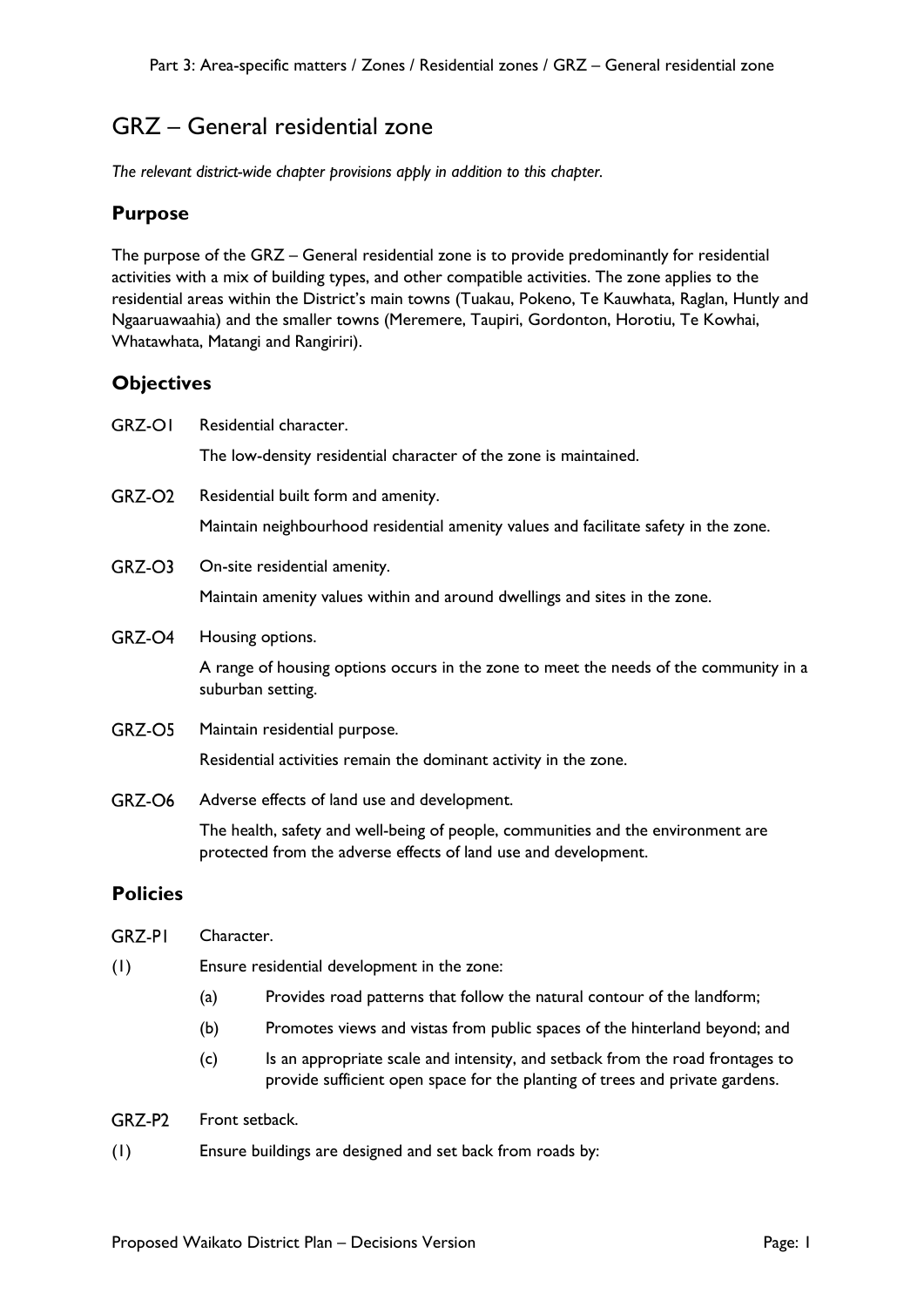- (a) Maintaining the existing street character including the predominant building setback from the street;
- (b) Allowing sufficient space for the establishment of gardens and trees on the site; and
- (c) Providing for passive surveillance to roads and avoiding windowless walls to the street.
- GRZ-P3 Setback side boundaries.
- (1) Require development to have sufficient side boundary setbacks to provide for:
	- (a) Planting;
	- (b) Privacy; and
	- (c) Sunlight and daylight.
- (2) Reduced side boundary setbacks occur only where it:
	- (a) Enables effective development of sites where on-site topographic constraints occur; or
	- (b) Retains trees on the site.
- GRZ-P4 Height.

Ensure building height is complementary to the low rise character of the zone.

- GRZ-P5 Site coverage and permeable surfaces.
- (1) Ensure all sites have sufficient open space to provide for landscaping, on-site stormwater disposal, parking, and vehicles manoeuvring by maintaining maximum site coverage requirements for buildings in the zone.
- (2) Ensure a proportion of each site is maintained in permeable surfaces in order to ensure there is sufficient capacity to enable disposal of stormwater.
- GRZ-P6 Building scale.

Facilitate quality development by ensuring buildings are a complementary height, bulk and form for the site, and are in keeping with the amenity values of the street.

- GRZ-P7 Reverse sensitivity.
- (1) Avoid or minimise the potential for reverse sensitivity by managing the location and design of sensitive activities through:
	- (a) The use of building setbacks;
	- (b) The design of subdivisions and development; and
	- (c) Acoustic insulation requirements for noise sensitive activities.
- GRZ-P8 Daylight and outlook.
- (1) Maintain adequate daylight and enable opportunities for passive solar gain.
- (2) Require the height, bulk and location of development to maintain sunlight access and privacy, and to minimise visual dominance effects on adjoining sites.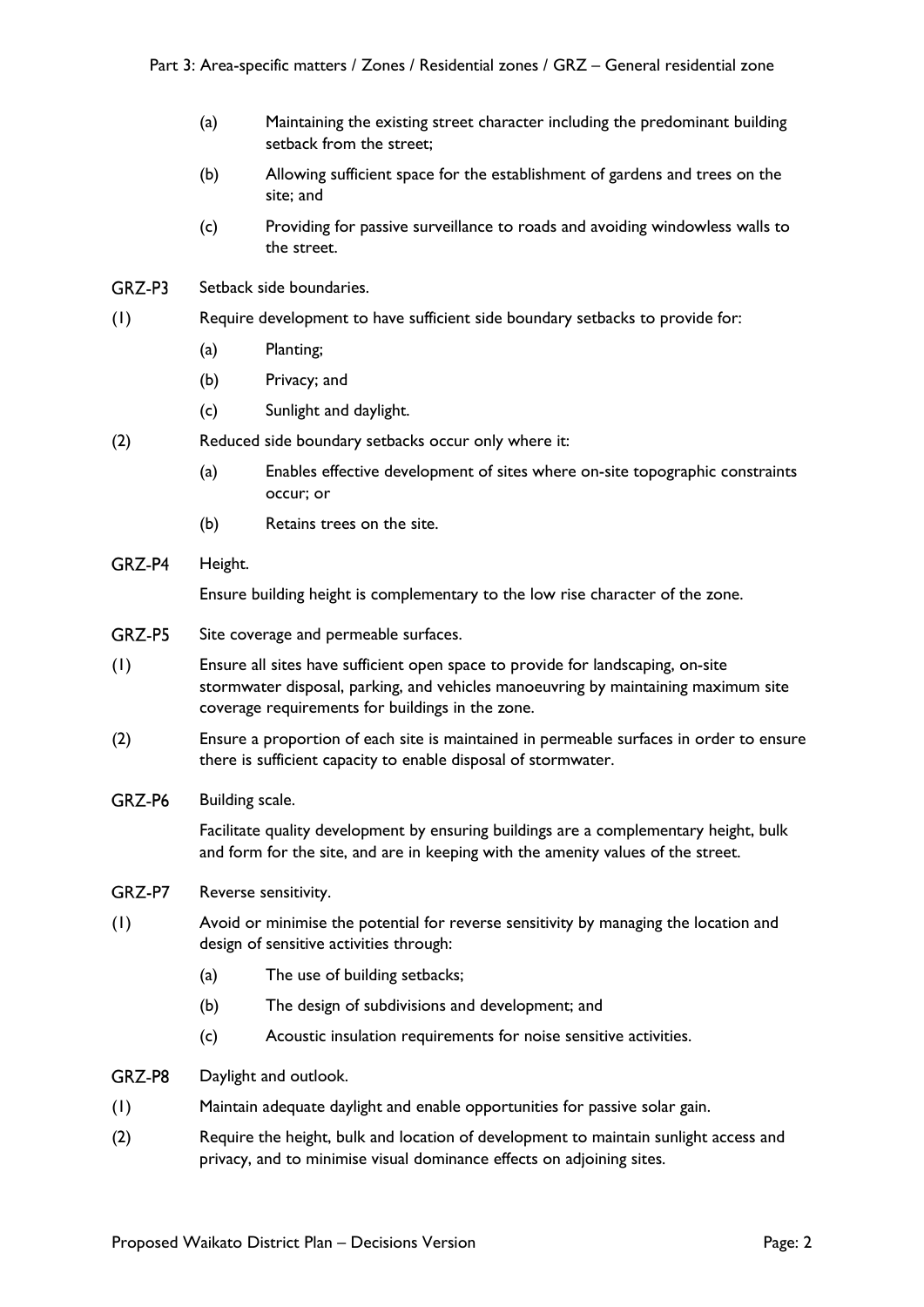- (3) Maintain and enhance attractive open space character of residential areas by ensuring that development is compatible in scale to surrounding activities and structures and has on-site landscaping, screening and street planting.
- GRZ-P9 Outdoor living space – residential units.

Require outdoor living spaces to be accessible and usable.

GRZ-PI0 Outdoor living space – retirement villages.

> Require outdoor living spaces or communal outdoor living spaces to be usable and accessible.

GRZ-PII Housing types.

> Enable a variety of housing types in the zone where it is connected to public reticulation, including minor residential units and retirement villages.

- GRZ-PI2 Retirement villages.
- (1) Provide for the establishment of new retirement villages and care facilities that:
	- (a) Offer a diverse range of housing types, including care facilities, for the particular needs and characteristics of older people;
	- (b) Promote visual integration with the street scene, neighbourhoods and adjoining sites;
	- (c) Are comprehensively designed and managed and offer a variety of accommodation and accessory services that meet the needs of residents, including those requiring care or assisted living;
	- (d) Recognise that housing and care facilities for older people can require higher densities;
	- (e) Provide high quality on-site amenity;
	- (f) Integrate with local services and facilities, including public transport; and
	- (g) Connect to alternative transport modes to the LLRZ Large lot residential zone, SETZ – Settlement zone, MRZ – Medium density residential zone, GRZ – General residential zone, TCZ – Town centre zone, LCZ – Local centre zone or COMZ – Commercial zone.
- (2) Enable alterations and additions to existing retirement villages that:
	- (a) Promote visual integration with the street scene, neighbourhoods and adjoining sites;
	- (b) Recognise that housing and care facilities for older people can require higher densities;
	- (c) Provide high quality on-site amenity; and
	- (d) Integrate with local services and facilities, including public transport and alternative transport modes.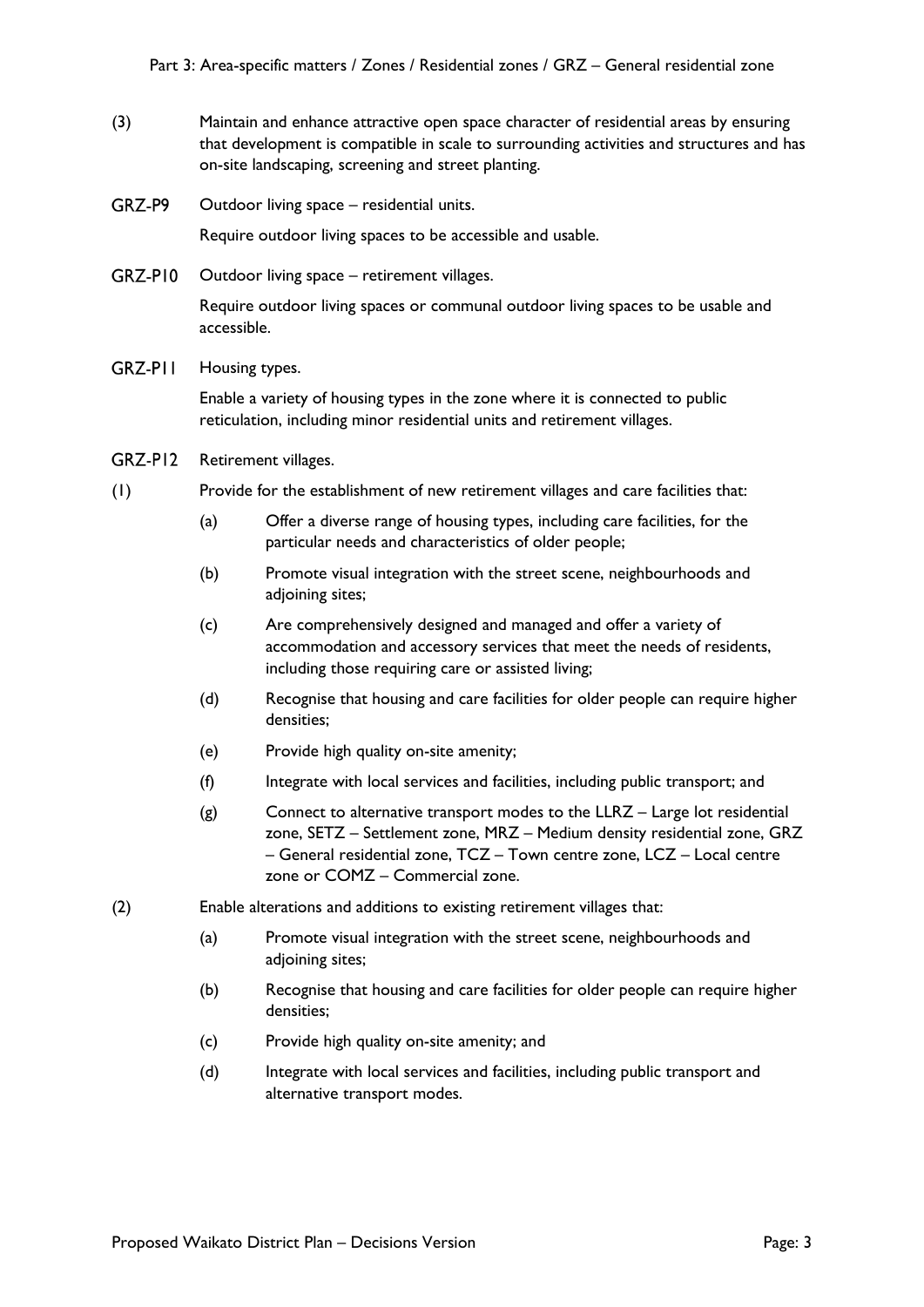GRZ-PI3 Maintain residential purpose.

> Restrict the establishment of commercial or industrial activities, unless the activity has a strategic or operational need to locate within a residential zone, and the effects of such activities on the character and amenity of residential zones are insignificant.

 $GRZ-PI4$ Bankart Street and Wainui.

> Provide for the ongoing change in the mixture of residential and commercial activities bordering identified commercial areas at Raglan.

- $GRZ-PI5$ Non-residential activities.
- (1) Maintain the zone for residential activities by:
	- (a) Ensuring the number of non-residential activities are not dominant within a residential block;
	- (b) Ensuring non-residential activities are in keeping with the scale and intensity of development anticipated by the zone and contribute to the amenity of the neighbourhood;
	- (c) Enabling non-residential activities that provide for the health, safety and wellbeing of the community and that service or support an identified local need;
	- (d) Avoiding the establishment of new non-residential activities on rear sites, or sites located on cul-de-sacs, or that have access to national routes, regional arterial roads and arterial roads; and
	- (e) Ensuring that the design and scope of non-residential activities and associated buildings:
		- (i) Maintain residential character including the scale and design of buildings and their location on the site, and on-site parking and vehicle manoeuvring areas; and
		- (ii) Mitigate adverse effects related to traffic generation, access, noise, vibration, outdoor storage of materials and light spill, to the extent that they minimise adverse effects on residential character and amenity and the surrounding transport network.
- (2) Enable existing non-residential activities to continue and support their redevelopment and expansion provided they do not have a significant adverse effect on the character and amenity of the zone.
- $GRZ-PI6$ Home businesses.
- (1) Provide for home businesses to allow flexibility for people to work from their homes.
- (2) Manage the adverse effects on residential amenity through limiting home businesses to a scale that is compatible with the level of amenity anticipated in the residential environment.
- GRZ-PI7 Neighbourhood centres in structure plan areas.
- (1) Provide for new neighbourhood centres within structure plan areas or master plan areas, that:
	- (a) Are for the daily retail and service needs of the community; and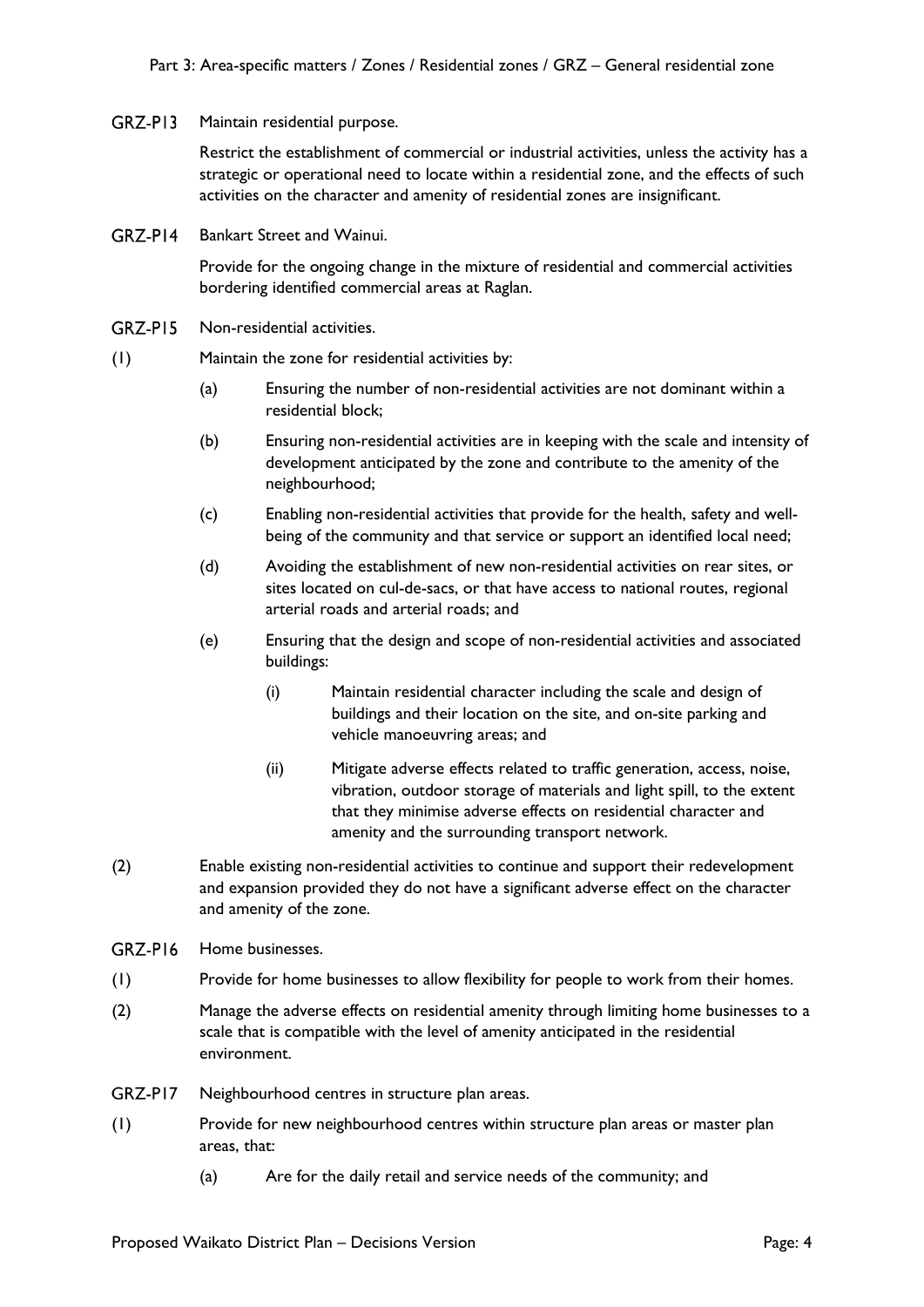- (b) Are located within a walkable catchment.
- GRZ-PI8 Outdoor storage.

(a) The adverse visual effects of outdoor storage are mitigated through screening or landscaping.

- GRZ-PI9 Objectionable odour.
- (1) Ensure that the effects of objectionable odour do not detract from the amenity of other sites.
- (2) Maintain appropriate setback distances between new sensitive land uses and existing lawfully established activities that generate objectionable odour.

## **Rules**

*Land use – activities*

In addition to the activity-specific standards listed below, permitted activities must also comply with all relevant Land-use effects standards and Land-use building standards in this chapter, as well as the standards in Part 2 / District-wide matters / General district-wide matters.

| <b>GRZ-RI</b>                                                                                                                                                                                                                             | Residential activity, unless specified below |                                                                              |
|-------------------------------------------------------------------------------------------------------------------------------------------------------------------------------------------------------------------------------------------|----------------------------------------------|------------------------------------------------------------------------------|
|                                                                                                                                                                                                                                           |                                              | This includes occupation of a single residential unit for short term rental. |
| (1) Activity status: PER                                                                                                                                                                                                                  |                                              | (2) Activity status where compliance not                                     |
| <b>Activity-specific standards:</b>                                                                                                                                                                                                       |                                              | achieved: n/a                                                                |
| Nil.                                                                                                                                                                                                                                      |                                              |                                                                              |
| GRZ-R <sub>2</sub>                                                                                                                                                                                                                        |                                              | A new retirement village or alterations to an existing retirement village    |
| (1) Activity status: PER                                                                                                                                                                                                                  |                                              | (2) Activity status where compliance not                                     |
| <b>Activity-specific standards:</b>                                                                                                                                                                                                       |                                              | achieved: DIS                                                                |
| (a) The site or combination of sites where<br>the retirement village is proposed to be<br>located has a minimum net site area of<br>3ha;<br>(b) The site is either serviced by or within<br>400m walking distance of public<br>transport; |                                              |                                                                              |
| (c) The site is connected to public water and<br>wastewater infrastructure:                                                                                                                                                               |                                              |                                                                              |
| (d) Minimum outdoor living space or<br>balcony area and dimensions:                                                                                                                                                                       |                                              |                                                                              |
| (i) Apartment $-10m^2$ area with minimum<br>dimension horizontal and vertical of<br>2.5m;                                                                                                                                                 |                                              |                                                                              |
| (ii) Studio unit or I bedroom unit -<br>12.5m <sup>2</sup> area with minimum dimension<br>horizontal and vertical of 2.5m; or                                                                                                             |                                              |                                                                              |
| (iii) 2 or more bedroomed unit $-15m^2$<br>area with minimum dimension<br>horizontal and vertical of 2.5m;                                                                                                                                |                                              |                                                                              |
| (e) Minimum service court is either:                                                                                                                                                                                                      |                                              |                                                                              |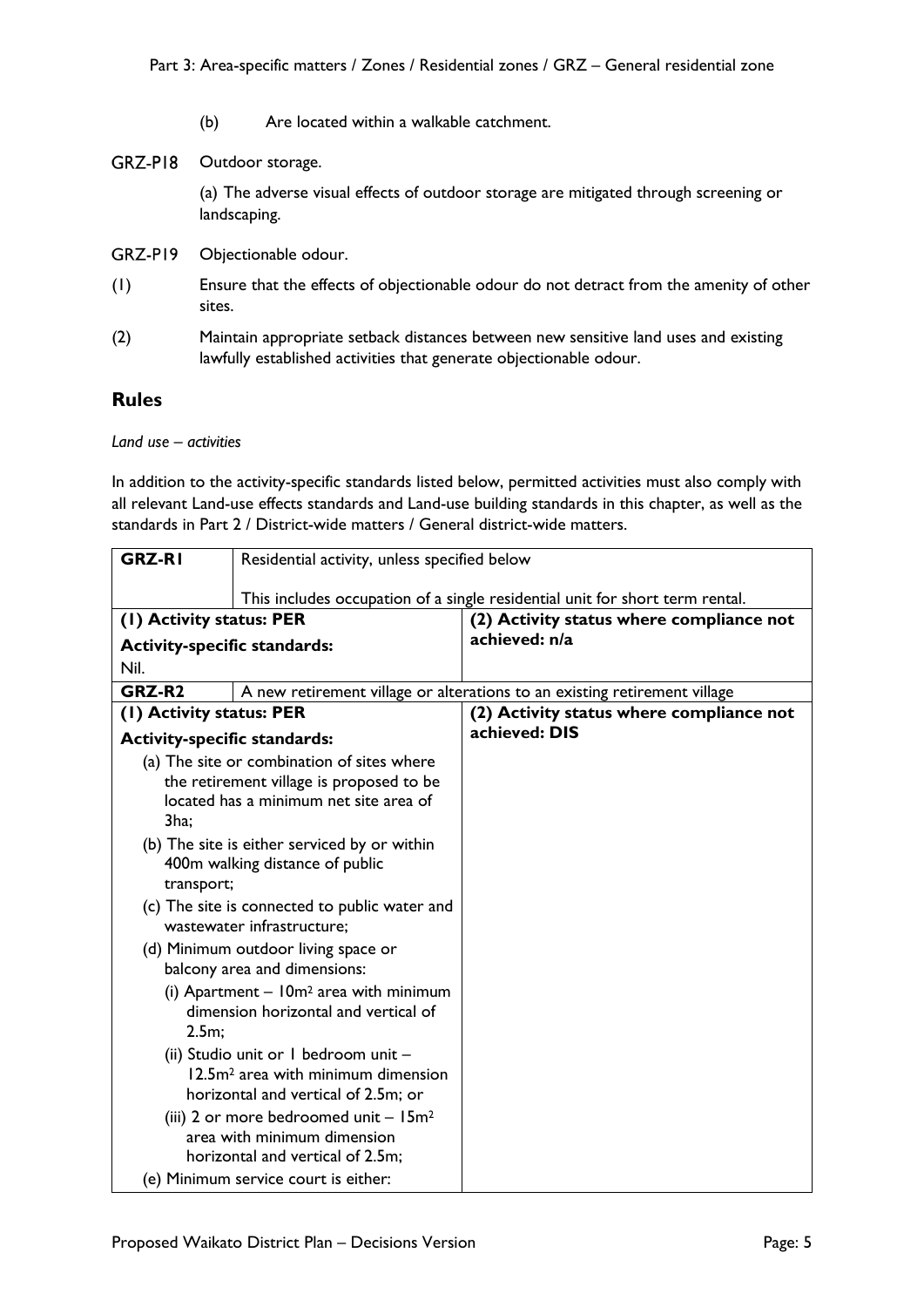| (i) Apartment - Communal outdoor<br>space (ie no individual service courts<br>required); or                                  |                                          |
|------------------------------------------------------------------------------------------------------------------------------|------------------------------------------|
| (ii) All other units $-10m^2$ for each unit;                                                                                 |                                          |
| (f) Building height does not exceed 8m,<br>measured from the natural ground level                                            |                                          |
| immediately below the structure, except<br>for 15% of the total building coverage,<br>where buildings may be up to 10m high; |                                          |
| and                                                                                                                          |                                          |
| $(g)$ The following land use $-$ building<br>standards do not apply:                                                         |                                          |
| (i) GRZ-S2 (Residential units);                                                                                              |                                          |
| (ii) GRZ-S4 - GRZ-S6 (Building Height);                                                                                      |                                          |
| (iii) GRZ-S14 - GRZ-S15 (Outdoor living                                                                                      |                                          |
| space);                                                                                                                      |                                          |
| (iv) GRZ-S16 (Service Court).                                                                                                |                                          |
| GRZ-R3<br>Home business                                                                                                      |                                          |
| (I) Activity status: PER                                                                                                     | (2) Activity status where compliance not |
| <b>Activity-specific standards:</b>                                                                                          | achieved: DIS                            |
| (a) It is wholly contained within a building;                                                                                |                                          |
| (b) The storage of materials or machinery                                                                                    |                                          |
| associated with the home business are                                                                                        |                                          |
| either wholly contained within a building<br>or are screened so as not to be visible                                         |                                          |
| from a public road or neighbouring                                                                                           |                                          |
| residential property;                                                                                                        |                                          |
| (c) No more than 2 people who are not                                                                                        |                                          |
| permanent residents of the site are                                                                                          |                                          |
| employed at any one time;                                                                                                    |                                          |
| (d) Unloading and loading of vehicles or the                                                                                 |                                          |
| receiving of customers or deliveries only<br>occur between 7:30am and 7:00pm on                                              |                                          |
| any day;                                                                                                                     |                                          |
| (e) Machinery may only be operated                                                                                           |                                          |
| between 7:30am and 9pm on any day.                                                                                           |                                          |
| GRZ-R4<br>Community facility<br>(1) Activity status: PER                                                                     | (2) Activity status where compliance not |
|                                                                                                                              | achieved: n/a                            |
| <b>Activity-specific standards:</b><br>Nil.                                                                                  |                                          |
| GRZ-R5                                                                                                                       |                                          |
| Neighbourhood park<br>(1) Activity status: PER                                                                               | (2) Activity status where compliance not |
| <b>Activity-specific standards:</b>                                                                                          | achieved: n/a                            |
| Nil.                                                                                                                         |                                          |
| GRZ-R6<br>Home stay                                                                                                          |                                          |
| (1) Activity status: PER                                                                                                     | (2) Activity status where compliance not |
| <b>Activity-specific standards:</b>                                                                                          | achieved: DIS                            |
| (a) No more than 4 temporary residents.                                                                                      |                                          |
| GRZ-R7<br>Neighbourhood centre                                                                                               |                                          |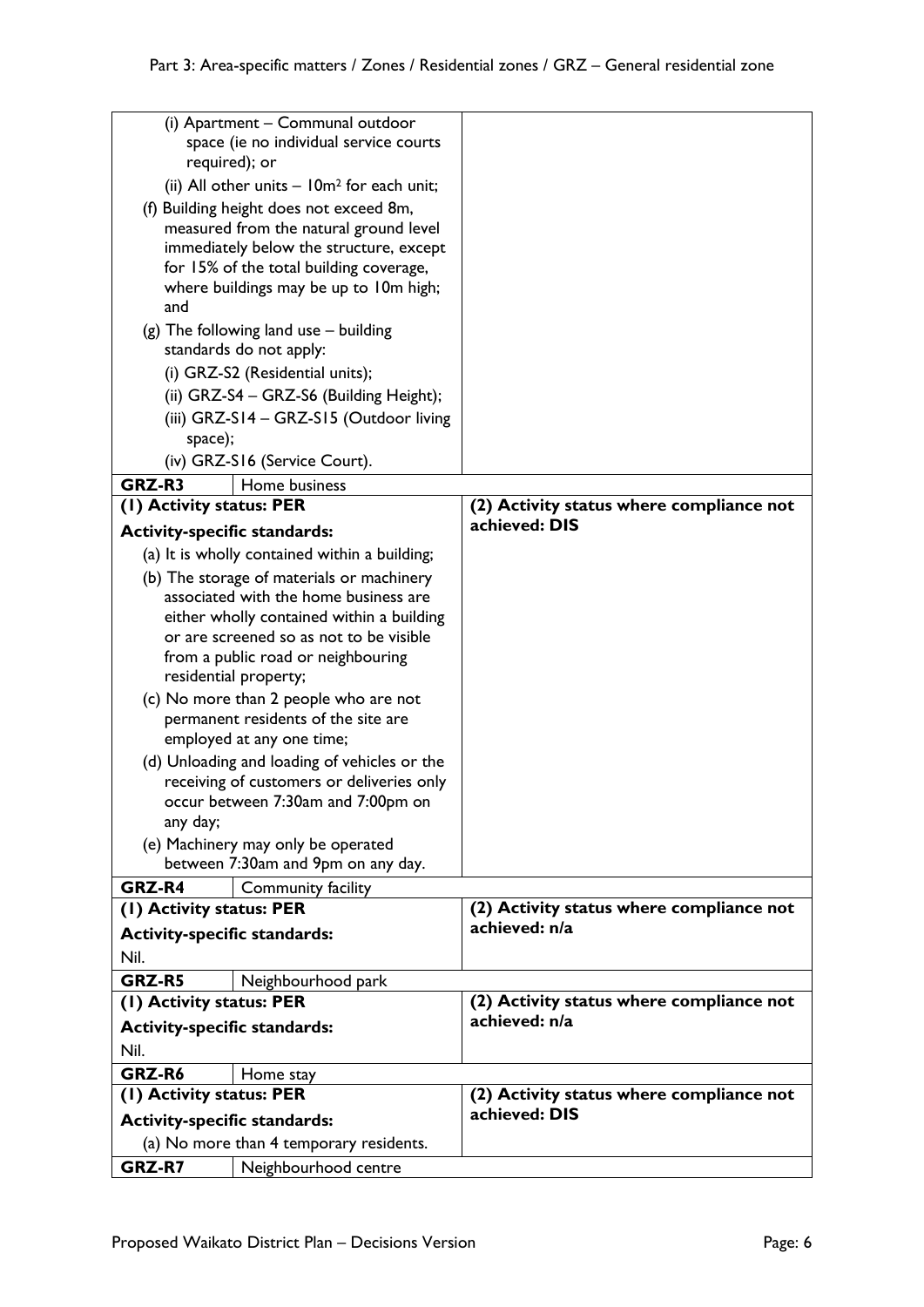| (1) Activity status: PER                                                                                                                                                                                                                                                                                         |                                                                                                         | (2) Activity status where compliance not                                       |
|------------------------------------------------------------------------------------------------------------------------------------------------------------------------------------------------------------------------------------------------------------------------------------------------------------------|---------------------------------------------------------------------------------------------------------|--------------------------------------------------------------------------------|
| <b>Activity-specific standards:</b>                                                                                                                                                                                                                                                                              |                                                                                                         | achieved: DIS                                                                  |
| (a) Must be within an area identified in a<br>Council approved Structure Plan or<br>Master Plan.                                                                                                                                                                                                                 |                                                                                                         |                                                                                |
| GRZ-R8                                                                                                                                                                                                                                                                                                           | Commercial activity                                                                                     |                                                                                |
| (1) Activity status: PER<br><b>Activity-specific standards:</b>                                                                                                                                                                                                                                                  |                                                                                                         | (2) Activity status where compliance not<br>achieved: DIS                      |
|                                                                                                                                                                                                                                                                                                                  | (a) Must be within the Bankart Street and<br>Wainui Road Business Overlay Area.                         |                                                                                |
| GRZ-R9                                                                                                                                                                                                                                                                                                           | Childcare facility                                                                                      |                                                                                |
| (1) Activity status: PER                                                                                                                                                                                                                                                                                         |                                                                                                         | (2) Activity status where compliance not                                       |
| <b>Activity-specific standards:</b>                                                                                                                                                                                                                                                                              |                                                                                                         | achieved: DIS                                                                  |
|                                                                                                                                                                                                                                                                                                                  | (a) For up to 4 children that are not                                                                   |                                                                                |
|                                                                                                                                                                                                                                                                                                                  | permanent residents of the household                                                                    |                                                                                |
| unit.                                                                                                                                                                                                                                                                                                            |                                                                                                         |                                                                                |
| GRZ-RI0                                                                                                                                                                                                                                                                                                          | sites existing as of 18 July 2018                                                                       | Buildings, structures and sensitive land uses within the National Grid Yard in |
| (1) Activity status: PER                                                                                                                                                                                                                                                                                         |                                                                                                         | (2) Activity status where compliance not                                       |
| <b>Activity-specific standards:</b>                                                                                                                                                                                                                                                                              |                                                                                                         | achieved: NC                                                                   |
|                                                                                                                                                                                                                                                                                                                  | (a) Within the National Grid Yard:                                                                      |                                                                                |
|                                                                                                                                                                                                                                                                                                                  | (i) Building alterations and additions to an                                                            |                                                                                |
|                                                                                                                                                                                                                                                                                                                  | existing building or structure for a                                                                    |                                                                                |
|                                                                                                                                                                                                                                                                                                                  | sensitive land use that does not                                                                        |                                                                                |
|                                                                                                                                                                                                                                                                                                                  | involve an increase in the building<br>height or footprint;                                             |                                                                                |
|                                                                                                                                                                                                                                                                                                                  | (ii) New, or additions to existing<br>buildings or structures that are not<br>for a sensitive land use: |                                                                                |
| (iii) Infrastructure (other than for the<br>reticulation and storage of water for<br>irrigation purposes) undertaken by a<br>network utility operator as defined in<br>the Resource Management Act 1991<br>(iv) Fences less than 2.5m in height,<br>measured from the natural ground<br>level immediately below. |                                                                                                         |                                                                                |
| (b) All buildings or structures permitted by<br>Rule GRZ-R10(1)(a) must:                                                                                                                                                                                                                                         |                                                                                                         |                                                                                |
| (i) Comply with the New Zealand<br><b>Electrical Code of Practice for</b><br>Electrical Safe Distances 34:2001 ISSN<br>0114-0663 under all National Grid<br>transmission line operating conditions;<br>and                                                                                                       |                                                                                                         |                                                                                |
| (ii) Locate a minimum of 12m from the<br>outer visible foundation of any<br>National Grid support structure and<br>associated stay wire, unless it is one<br>of the following:                                                                                                                                   |                                                                                                         |                                                                                |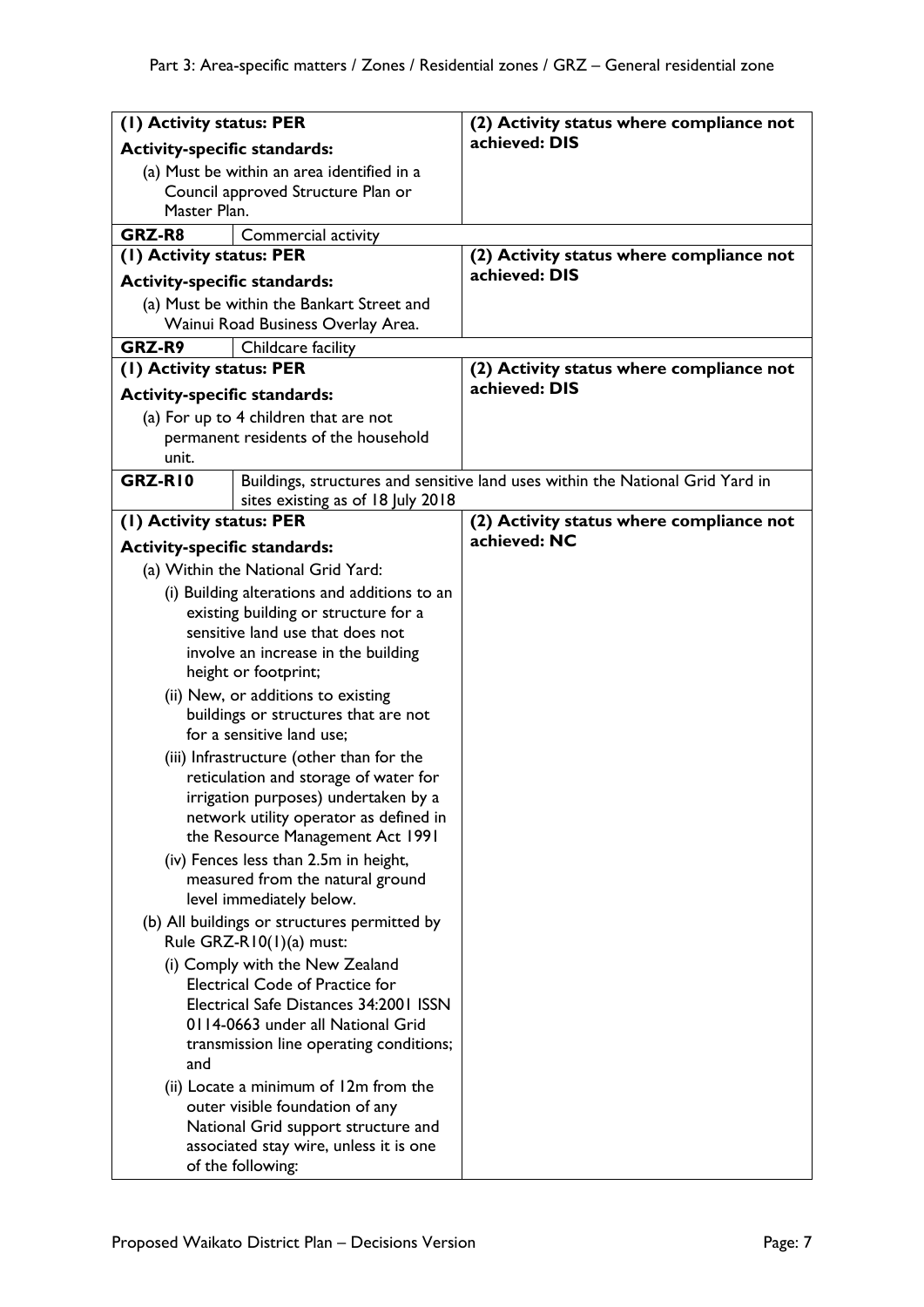| Nil<br>GRZ-RI3                                                  | <b>Educational facilities</b>                                     |                                                                               |
|-----------------------------------------------------------------|-------------------------------------------------------------------|-------------------------------------------------------------------------------|
|                                                                 |                                                                   |                                                                               |
|                                                                 |                                                                   |                                                                               |
| <b>Activity-specific standards:</b>                             |                                                                   |                                                                               |
| (1) Activity status: PER                                        |                                                                   | (2) Activity status where compliance not<br>achieved: n/a                     |
| GRZ-RI2                                                         |                                                                   | Construction, demolition, addition, and alteration of a building or structure |
|                                                                 |                                                                   |                                                                               |
| that operate at a voltage of I IOkV or<br>more.                 |                                                                   |                                                                               |
| associated with the National Grid,                              |                                                                   |                                                                               |
| distribution or transmission lines, not                         |                                                                   |                                                                               |
| the centre of line of any electrical                            |                                                                   |                                                                               |
| (ii) It is set back a minimum of 12m from                       |                                                                   |                                                                               |
| II0kV; or                                                       |                                                                   |                                                                               |
| that operate at a voltage of up to                              |                                                                   | distribution or transmission lines.                                           |
|                                                                 | associated with the National Grid,                                | and upgrading of the electrical                                               |
|                                                                 | distribution or transmission lines, not                           | (d) Effects on the operation, maintenance                                     |
|                                                                 | the centre of line of any electrical                              | (c) The risk of damage to property; and                                       |
|                                                                 | (i) It is set back a minimum of 10m from                          | the safety of people;                                                         |
| standards:                                                      |                                                                   | (b) The risk of electrical hazards affecting                                  |
|                                                                 | complies with all of the following                                | (a) Effects on the amenity values of the site;                                |
|                                                                 | building for a sensitive land use that                            | following matters:                                                            |
|                                                                 | (a) The construction or alteration of a                           | Council's discretion is restricted to the                                     |
| (1) Activity status: PER<br><b>Activity-specific standards:</b> |                                                                   | achieved: RDIS                                                                |
|                                                                 |                                                                   | (2) Activity status where compliance not                                      |
| <b>GRZ-RII</b>                                                  | Construction or alteration of a building for a sensitive land use |                                                                               |
|                                                                 | Grid support structure.                                           |                                                                               |
|                                                                 | existing vehicular access to a National                           |                                                                               |
|                                                                 | (iii) Not permanently physically impede                           |                                                                               |
|                                                                 | National Grid; and                                                |                                                                               |
|                                                                 | <b>Resource Management Act</b><br>1991, that connects to the      |                                                                               |
|                                                                 | operator as defined in the                                        |                                                                               |
|                                                                 | undertaken by a network utility                                   |                                                                               |
|                                                                 | electricity infrastructure                                        |                                                                               |
|                                                                 | purposes) or any part of                                          |                                                                               |
|                                                                 | of water for irrigation                                           |                                                                               |
|                                                                 | for the reticulation and storage                                  |                                                                               |
|                                                                 | (3) Network utilities (other than                                 |                                                                               |
|                                                                 | structure foundation;                                             |                                                                               |
|                                                                 | National Grid support                                             |                                                                               |
|                                                                 | of 5m from the nearest                                            |                                                                               |
|                                                                 | below, and located a minimum                                      |                                                                               |
|                                                                 | ground level immediately                                          |                                                                               |
|                                                                 | measured from the natural                                         |                                                                               |
|                                                                 | (2) Fences less than 2.5m in height,                              |                                                                               |
| 0663;                                                           |                                                                   |                                                                               |
| NZECP34:2001 ISSN 0114-                                         |                                                                   |                                                                               |
|                                                                 | approval in accordance with<br>clause 2.4.1 of the                |                                                                               |
| Transpower has given written                                    |                                                                   |                                                                               |
|                                                                 |                                                                   |                                                                               |
|                                                                 | (1) A building or structure where                                 |                                                                               |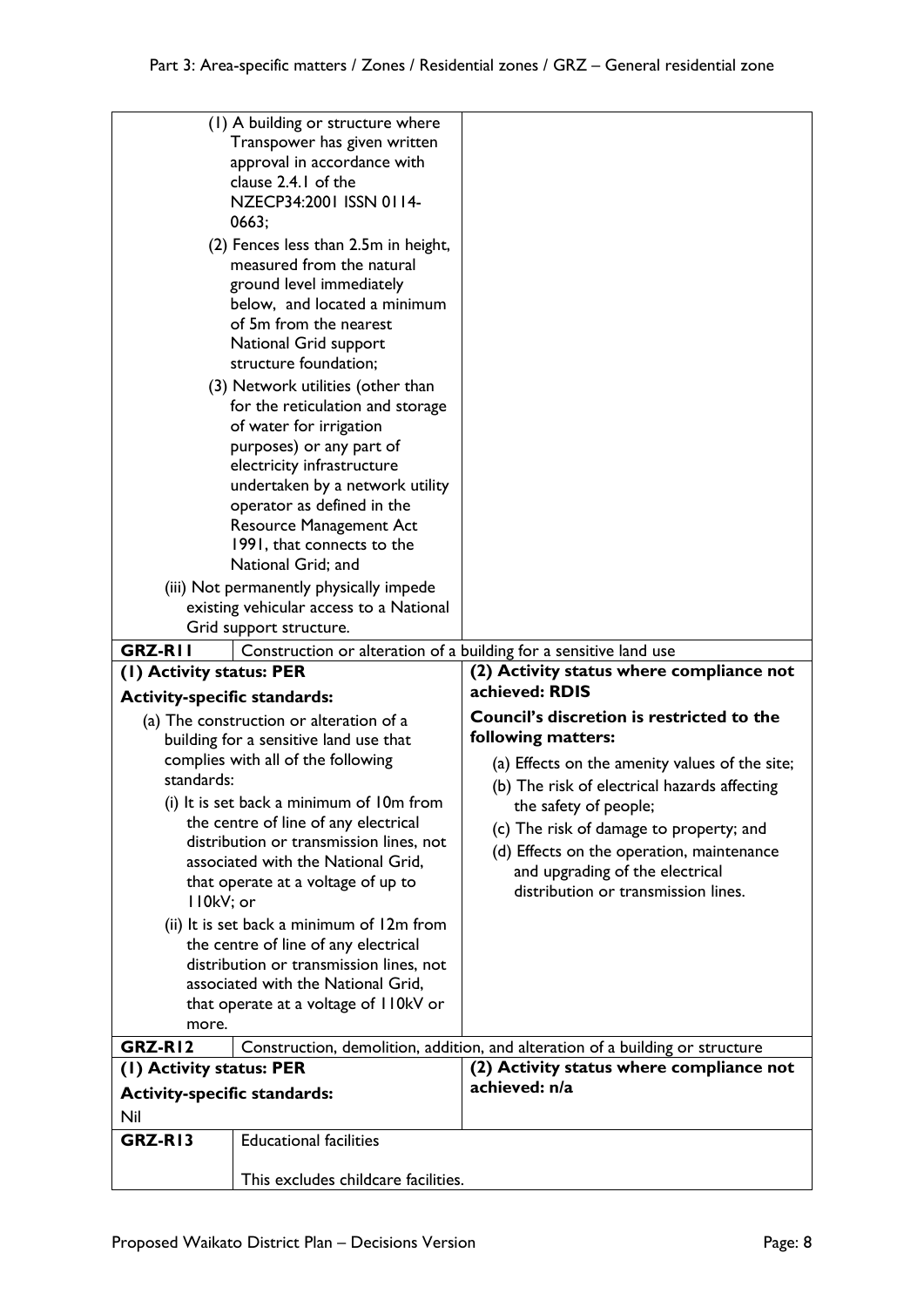| (I) Activity status: RDIS                                                                                          |                                                                                        | (2) Activity status where compliance not                                                                                                                        |
|--------------------------------------------------------------------------------------------------------------------|----------------------------------------------------------------------------------------|-----------------------------------------------------------------------------------------------------------------------------------------------------------------|
|                                                                                                                    |                                                                                        | achieved: n/a                                                                                                                                                   |
| <b>Activity-specific standards:</b>                                                                                |                                                                                        |                                                                                                                                                                 |
| Nil                                                                                                                |                                                                                        |                                                                                                                                                                 |
| following matters:                                                                                                 | Council's discretion is restricted to the                                              |                                                                                                                                                                 |
| residential zone;                                                                                                  | (a) The extent to which it is necessary to<br>locate the activity in the GRZ - General |                                                                                                                                                                 |
| activities;                                                                                                        | (b) Reverse sensitivity effects of adjacent                                            |                                                                                                                                                                 |
| network;                                                                                                           | (c) The extent to which the activity may<br>adversely impact on the transport          |                                                                                                                                                                 |
|                                                                                                                    | (d) The extent to which the activity may<br>adversely impact on the streetscape and    |                                                                                                                                                                 |
|                                                                                                                    | the amenity of the neighbourhood;                                                      |                                                                                                                                                                 |
| (e) The extent to which the activity may                                                                           |                                                                                        |                                                                                                                                                                 |
|                                                                                                                    | adversely impact on the noise                                                          |                                                                                                                                                                 |
| environment.                                                                                                       |                                                                                        |                                                                                                                                                                 |
| GRZ-R14                                                                                                            |                                                                                        | The establishment of any new sensitive land use within the National Grid Yard                                                                                   |
| (1) Activity status: NC                                                                                            |                                                                                        |                                                                                                                                                                 |
| GRZ-RI5<br>the planning maps                                                                                       |                                                                                        | Any new building within the Huntly North Wetland specific control identified on                                                                                 |
| (1) Activity status: NC                                                                                            |                                                                                        |                                                                                                                                                                 |
| GRZ-RI6<br>Any activity that is not listed as prohibited, permitted, restricted discretionary or<br>discretionary. |                                                                                        |                                                                                                                                                                 |
| (1) Activity status: NC                                                                                            |                                                                                        |                                                                                                                                                                 |
| GRZ-RI7<br>(refer to APP8 - Raglan navigation beacon).                                                             |                                                                                        | Any building, structure, objects or vegetation that obscure the sight line of the<br>Raglan navigation beacons for vessels entering Whaingaroa (Raglan Harbour) |
| (1) Activity status: PR                                                                                            |                                                                                        |                                                                                                                                                                 |

*Land use – effects*

| <b>GRZ-SI</b><br>Overlay Area                                                                                                                                                                                                                       | Servicing and hours of operation - Bankart Street and Wainui Road Business |  |
|-----------------------------------------------------------------------------------------------------------------------------------------------------------------------------------------------------------------------------------------------------|----------------------------------------------------------------------------|--|
| (1) Activity status: PER                                                                                                                                                                                                                            | (2) Activity status where compliance not                                   |  |
| <b>Where:</b>                                                                                                                                                                                                                                       | achieved: DIS                                                              |  |
| (a) The loading and unloading of vehicles and<br>the receiving of customers and deliveries<br>associated with a commercial activity<br>within the Bankart Street and Wainui<br>Road Business Overlay Area shall occur<br>between 7.30am and 6:30pm. |                                                                            |  |

*Land use – building*

| CO.<br>$\cdot$ $\cdot$<br>ு⊃∠ | unıt<br>.<br>esidentiai '<br>-56 |
|-------------------------------|----------------------------------|
|                               |                                  |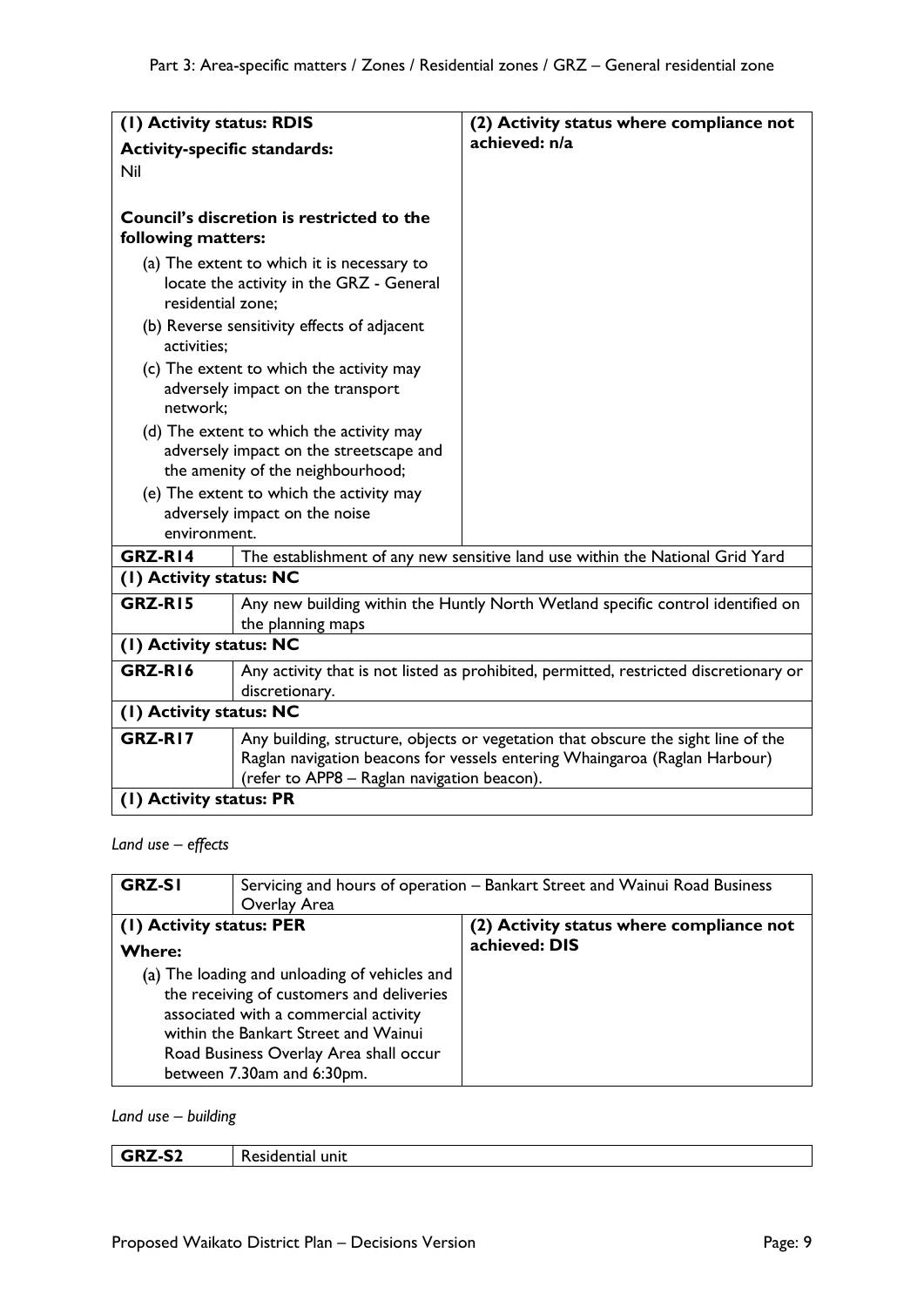| (1) Activity status: PER                                                                                      |                                                                                                                             | (2) Activity status where compliance not<br>achieved: DIS                                                           |
|---------------------------------------------------------------------------------------------------------------|-----------------------------------------------------------------------------------------------------------------------------|---------------------------------------------------------------------------------------------------------------------|
| <b>Where:</b>                                                                                                 |                                                                                                                             |                                                                                                                     |
|                                                                                                               | (a) One residential unit within a site.                                                                                     |                                                                                                                     |
| GRZ-S3                                                                                                        | Minor residential unit                                                                                                      |                                                                                                                     |
| (1) Activity status: PER                                                                                      |                                                                                                                             | (2) Activity status where compliance not                                                                            |
| <b>Where:</b>                                                                                                 |                                                                                                                             | achieved: DIS                                                                                                       |
|                                                                                                               | (a) One minor residential unit contained<br>within a site must comply with all of the<br>following standards:               |                                                                                                                     |
| and                                                                                                           | (i) The net site area is $600m^2$ or more;                                                                                  |                                                                                                                     |
| 70 <sub>m<sup>2</sup>.</sub>                                                                                  | (ii) The gross floor area shall not exceed                                                                                  |                                                                                                                     |
| GRZ-S4                                                                                                        | Height - building general                                                                                                   |                                                                                                                     |
| (1) Activity status: PER                                                                                      |                                                                                                                             | (2) Activity status where compliance not                                                                            |
| <b>Where:</b>                                                                                                 |                                                                                                                             | achieved: RDIS                                                                                                      |
|                                                                                                               | (a) The maximum height of any building or<br>structure, measured from the natural                                           | Council's discretion is restricted to the<br>following matters:                                                     |
|                                                                                                               | ground level immediately below the<br>structure, shall not exceed 8m;                                                       | (a) Extent of overshadowing and shading of<br>adjoining sites, particularly internal and<br>external living spaces; |
|                                                                                                               | (b) Chimneys not exceeding Im in width and<br>finials shall not exceed a maximum height<br>of 10m measured from the natural | (b) Loss of privacy through overlooking<br>adjoining sites;                                                         |
| structure;                                                                                                    | ground level immediately below the                                                                                          | (c) Whether development on the adjoining<br>sites (such as separation by land used for                              |
|                                                                                                               | (c) The maximum height of a hose drying<br>tower on a Fire and Emergency fire                                               | vehicle access, the provision of<br>screening) reduces the need to protect                                          |
|                                                                                                               | station site, measured from the natural<br>ground level immediately below the<br>structure, shall not exceed 15m.           | the adjoining site from overlooking; and<br>(d) Design (such as high windows) and<br>location of the building.      |
| GRZ-S5                                                                                                        | Height – building and vegetation in a battlefield view shaft area                                                           |                                                                                                                     |
| (I) Activity status: PER                                                                                      |                                                                                                                             | (2) Activity status where compliance not                                                                            |
| <b>Where:</b>                                                                                                 |                                                                                                                             | achieved: DIS                                                                                                       |
|                                                                                                               | (a) The maximum height of a building,                                                                                       |                                                                                                                     |
|                                                                                                               | structure or vegetation above ground                                                                                        |                                                                                                                     |
|                                                                                                               | level within a battlefield view shaft as                                                                                    |                                                                                                                     |
| shown on the planning maps, shall not                                                                         |                                                                                                                             |                                                                                                                     |
| exceed 5m.                                                                                                    |                                                                                                                             |                                                                                                                     |
| Height - buildings, structures or vegetation - Raglan Navigation<br>GRZ-S6<br>Beacon Height Restriction Plane |                                                                                                                             |                                                                                                                     |
| (1) Activity status: PER                                                                                      |                                                                                                                             | (2) Activity status where compliance not                                                                            |
| <b>Where:</b>                                                                                                 |                                                                                                                             | achieved: n/a                                                                                                       |
| (a) A building, structure or vegetation that is                                                               |                                                                                                                             |                                                                                                                     |
| located beneath, but does not intrude                                                                         |                                                                                                                             |                                                                                                                     |
| into, the Raglan Navigation Beacon                                                                            |                                                                                                                             |                                                                                                                     |
| Height Restriction Plane, as defined in                                                                       |                                                                                                                             |                                                                                                                     |
| APP8 - Raglan navigation beacon,                                                                              |                                                                                                                             |                                                                                                                     |
| provided that:                                                                                                |                                                                                                                             |                                                                                                                     |
| (i) A Registered Surveyor has certified, in<br>writing, that the building, structure or                       |                                                                                                                             |                                                                                                                     |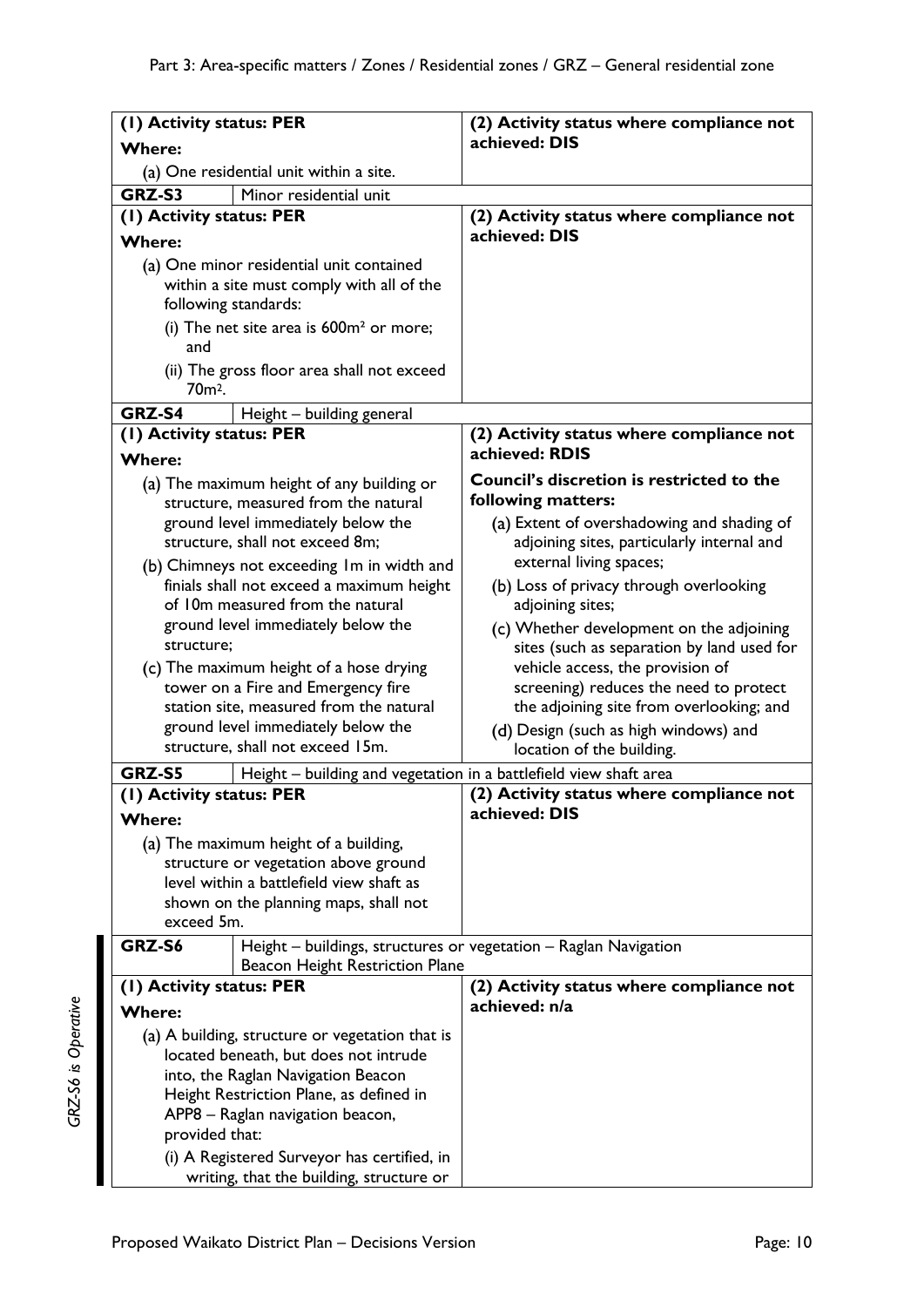|                                                                          | vegetation does not intrude into the           |                                                                                  |
|--------------------------------------------------------------------------|------------------------------------------------|----------------------------------------------------------------------------------|
|                                                                          | Raglan Navigation Beacon Height                |                                                                                  |
| Restriction Plane; and                                                   |                                                |                                                                                  |
|                                                                          | (ii) This certification is provided to         |                                                                                  |
|                                                                          | Council prior to the commencement              |                                                                                  |
|                                                                          | of any works.                                  |                                                                                  |
| PREC4-SI                                                                 | precinct                                       | Height - buildings or structures adjoining Hilltop parks within PREC4 - Havelock |
| (3) Activity status: PER                                                 |                                                | (4) Activity status where compliance not                                         |
| <b>Where:</b>                                                            |                                                | achieved: DIS                                                                    |
|                                                                          | (a) A building or structure with a maximum     |                                                                                  |
|                                                                          | height not exceeding 5m, measured from         |                                                                                  |
|                                                                          | the natural ground level immediately           |                                                                                  |
|                                                                          | below that part of the structure, where it     |                                                                                  |
|                                                                          | is located within 50m (horizontal              |                                                                                  |
|                                                                          | distance) of the boundary of the Hilltop       |                                                                                  |
|                                                                          | parks identified on the Havelock precinct      |                                                                                  |
|                                                                          | plan in APP14 - Havelock precinct plan.        |                                                                                  |
| GRZ-S7                                                                   |                                                | Fences or walls - road boundaries and OSZ - Open space zone boundaries           |
| (1) Activity status: PER                                                 |                                                | (2) Activity status where compliance not                                         |
| <b>Where:</b>                                                            |                                                | achieved: RDIS                                                                   |
|                                                                          | (a) Fences and walls between the applicable    | <b>Council's discretion is restricted to the</b><br>following matters:           |
|                                                                          | building setbacks under GRZ-S17 - GRZ-         |                                                                                  |
|                                                                          | on a site and any road and OSZ - Open          | (a) Building materials and design;                                               |
|                                                                          | space zone boundaries shall comply with        | (b) Effects on amenity; and                                                      |
| all of the following standards, measured                                 |                                                | (c) Public space visibility.                                                     |
| from the natural ground level                                            |                                                |                                                                                  |
| immediately below the structure:<br>(i) Be no higher than 1.2m if solid: |                                                |                                                                                  |
|                                                                          |                                                |                                                                                  |
|                                                                          | (ii) Be no higher than 1.8m if:                |                                                                                  |
|                                                                          | (iii) visually permeable for the full 1.8m     |                                                                                  |
|                                                                          | height of the fence or wall; or                |                                                                                  |
|                                                                          | (iv) solid up to 1.2m and visually             |                                                                                  |
|                                                                          | permeable between 1.2 and 1.8m.                |                                                                                  |
| GRZ-S8                                                                   |                                                | Fences or walls - road boundaries and OSZ - Open space zone boundaries           |
| (1) Activity status: PER<br><b>Where:</b>                                |                                                | (2) Activity status where compliance not<br>achieved: RDIS                       |
|                                                                          | (a) Any fences or walls erected within the     | <b>Council's discretion is restricted to the</b>                                 |
| applicable building setbacks under GRZ-                                  |                                                | following matters:                                                               |
| S17 - GRZ-S23 on common boundaries                                       |                                                | (a) Building materials and design;                                               |
| of the GRZ - General residential zone                                    |                                                | (b) Effects on amenity; and                                                      |
| and RLZ - Rural lifestyle zone, between                                  |                                                | (c) Public space visibility.                                                     |
| Wayside Road and Travers Road, Te                                        |                                                |                                                                                  |
| Kauwhata, shall be of a rural-type post                                  |                                                |                                                                                  |
| and wire or post and rail.                                               |                                                |                                                                                  |
| GRZ-S9                                                                   | Height in relation to boundary                 |                                                                                  |
| (1) Activity status: PER                                                 |                                                | (2) Activity status where compliance not                                         |
| <b>Where:</b>                                                            |                                                | achieved: RDIS                                                                   |
|                                                                          | (a) Buildings or structures shall not protrude | Council's discretion is restricted to the                                        |
|                                                                          | through a height control plane rising at       | following matters:                                                               |
|                                                                          | an angle of 45 degrees commencing at an        |                                                                                  |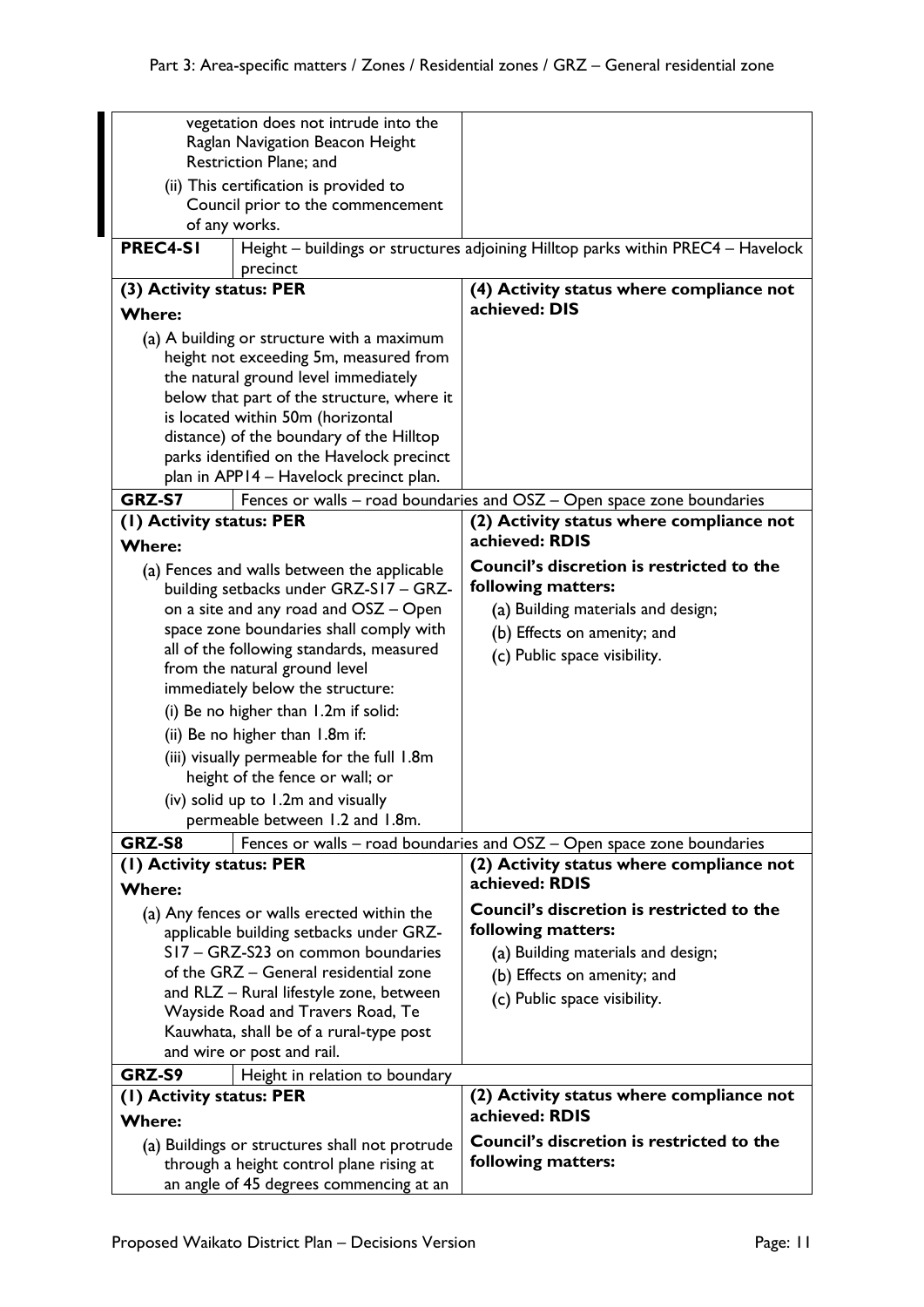|                                             | elevation of 2.5m above ground level at    | (a) Height of the building;                      |
|---------------------------------------------|--------------------------------------------|--------------------------------------------------|
|                                             | every point of the site boundary.          | (b) Design and location of the building;         |
|                                             |                                            | (c) Extent of shading on adjacent any other      |
|                                             |                                            | sites;                                           |
|                                             |                                            | (d) Privacy on another any other sites; and      |
|                                             |                                            | (e) Effects on amenity values and residential    |
|                                             |                                            | character.                                       |
| GRZ-SI0                                     | <b>Building coverage</b>                   |                                                  |
| (1) Activity status: PER                    |                                            | (2) Activity status where compliance not         |
| <b>Where:</b>                               |                                            | achieved: RDIS                                   |
|                                             | (a) The total building coverage shall not  | <b>Council's discretion is restricted to the</b> |
| exceed 40%;                                 |                                            | following matters:                               |
|                                             | (b) $GRZ-S10(1)(a)$ does not apply:        | (a) Whether the balance of open space and        |
|                                             | (i) To a structure that is not a building; | buildings will maintain the character and        |
| or                                          |                                            | amenity values anticipated for the zone;         |
|                                             | (ii) Eaves of a building that project less | (b) Visual dominance of the street resulting     |
|                                             | than 750mm horizontally from the           | from building scale; and                         |
|                                             | exterior wall of the building.             | (c) Management of stormwater flooding,           |
|                                             |                                            | nuisance or damage to within the site.           |
| <b>GRZ-SII</b>                              | <b>Building coverage</b>                   |                                                  |
| (I) Activity status: PER                    |                                            | (2) Activity status where compliance not         |
| <b>Where:</b>                               |                                            | achieved: RDIS                                   |
|                                             | (a) Within the Te Kauwhata Ecological      | <b>Council's discretion is restricted to the</b> |
|                                             | Residential Area as identified on the      | following matters:                               |
|                                             | planning maps, the total building coverage | (a) Whether the balance of open space and        |
|                                             | shall not exceed 35%.                      | buildings will maintain the character and        |
|                                             |                                            | amenity values anticipated for the zone;         |
|                                             |                                            | (b) Visual dominance of the street resulting     |
|                                             |                                            | from building scale; and                         |
|                                             |                                            | (c) Management of stormwater flooding,           |
|                                             |                                            | nuisance or damage to within the site.           |
| GRZ-SI2                                     | <b>Building coverage</b>                   |                                                  |
| (1) Activity status: PER                    |                                            | (2) Activity status where compliance not         |
| <b>Where:</b>                               |                                            | achieved: RDIS                                   |
|                                             | (a) Within the Bankart Street and Wainui   | <b>Council's discretion is restricted to the</b> |
|                                             | Road Business Overlay Area as identified   | following matters:                               |
|                                             | on the planning maps, total building       | (a) Whether the balance of open space and        |
|                                             | coverage shall not exceed 50%.             | buildings will maintain the character and        |
|                                             |                                            | amenity values anticipated for the zone;         |
|                                             |                                            | (b) Visual dominance of the street resulting     |
|                                             |                                            | from building scale; and                         |
|                                             |                                            | (c) Management of stormwater flooding,           |
|                                             |                                            | nuisance or damage to within the site.           |
| <b>GRZ-S13</b>                              | Impervious surfaces                        |                                                  |
| (I) Activity status: PER                    |                                            | (2) Activity status where compliance not         |
| <b>Where:</b>                               |                                            | achieved: RDIS                                   |
| (a) The impervious surfaces of a site shall |                                            | Council's discretion is restricted to the        |
| not exceed 70%.                             |                                            | following matters:                               |
|                                             |                                            | (a) Site design, layout and amenity; and         |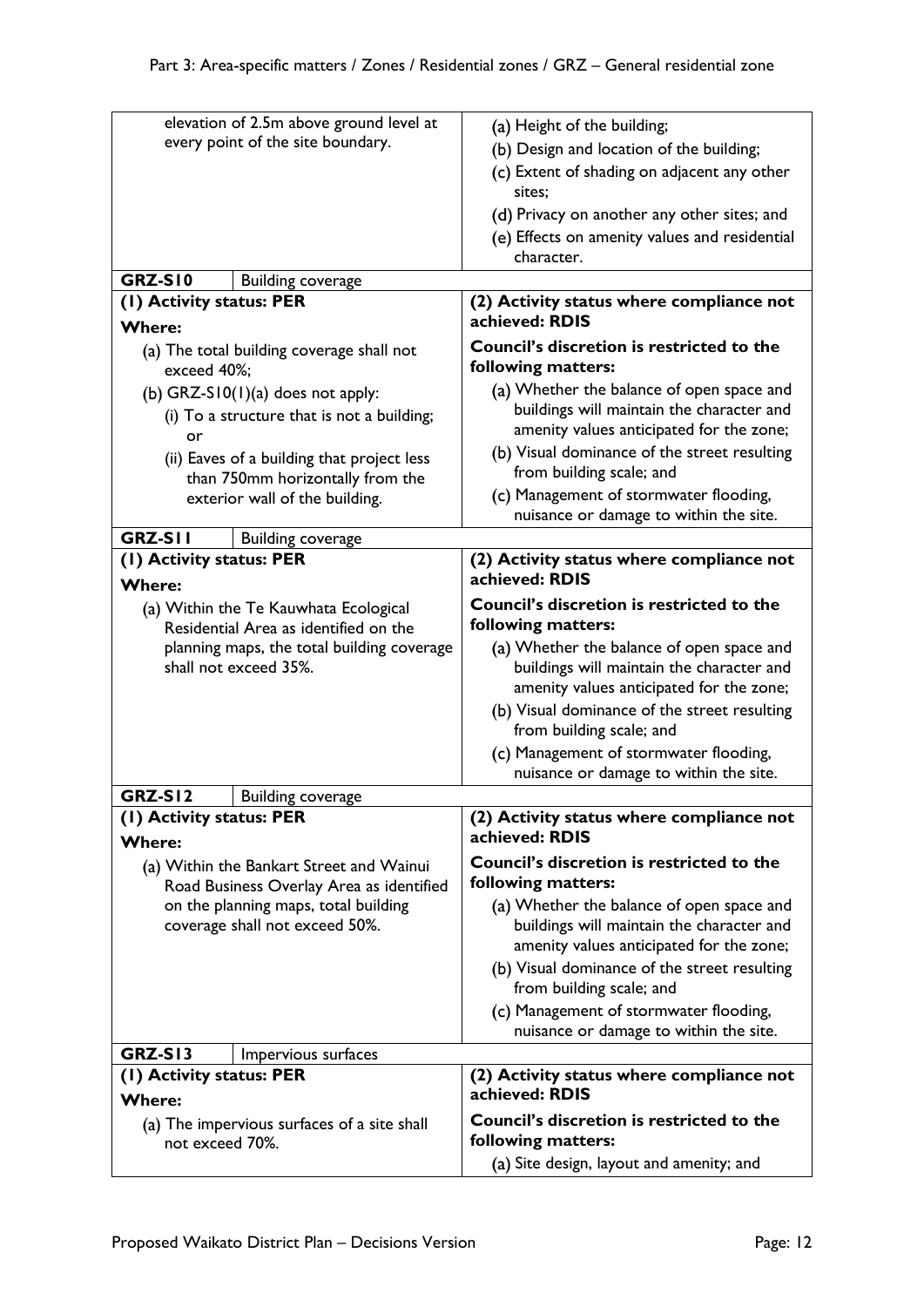|                                                                                                                                                                                                                                                                                                                                                                                                                                                                                                                                                                                                                                                 | (b) The risk of flooding, nuisance or damage                                                                                                                                                                                                                                                                                                                                                                                                                                                                         |
|-------------------------------------------------------------------------------------------------------------------------------------------------------------------------------------------------------------------------------------------------------------------------------------------------------------------------------------------------------------------------------------------------------------------------------------------------------------------------------------------------------------------------------------------------------------------------------------------------------------------------------------------------|----------------------------------------------------------------------------------------------------------------------------------------------------------------------------------------------------------------------------------------------------------------------------------------------------------------------------------------------------------------------------------------------------------------------------------------------------------------------------------------------------------------------|
|                                                                                                                                                                                                                                                                                                                                                                                                                                                                                                                                                                                                                                                 | to the site or other buildings and sites.                                                                                                                                                                                                                                                                                                                                                                                                                                                                            |
| GRZ-SI4<br>Outdoor living space                                                                                                                                                                                                                                                                                                                                                                                                                                                                                                                                                                                                                 |                                                                                                                                                                                                                                                                                                                                                                                                                                                                                                                      |
| (1) Activity status: PER                                                                                                                                                                                                                                                                                                                                                                                                                                                                                                                                                                                                                        | (2) Activity status where compliance not<br>achieved: RDIS                                                                                                                                                                                                                                                                                                                                                                                                                                                           |
| <b>Where:</b><br>(a) An outdoor living space shall be provided<br>for each residential unit that meets all of<br>the following standards:<br>(i) It is for the exclusive use of the<br>occupants of the residential unit;<br>(ii) It is readily accessible from a living<br>area of the residential unit;<br>(iii) When located on the ground floor, it<br>has a minimum area of 80m <sup>2</sup> and a<br>minimum dimension of 4m in any<br>direction: and<br>(iv) When located on a balcony of an<br>above ground apartment building, it<br>must have a minimum area of 15m <sup>2</sup><br>and a minimum dimension of 2m in                  | <b>Council's discretion is restricted to the</b><br>following matters:<br>(a) The extent to which the space is useable<br>and contributes to the feeling of<br>spaciousness;<br>(b) Access to sunlight;<br>(c) Privacy of adjoining residential sites;<br>(d) Accessibility to and convenience of the<br>space for occupiers; and<br>(e) Whether the size and quality of<br>communal outdoor living space in the<br>development or other public open space<br>compensates for any reduction in the<br>private space. |
| any direction.                                                                                                                                                                                                                                                                                                                                                                                                                                                                                                                                                                                                                                  |                                                                                                                                                                                                                                                                                                                                                                                                                                                                                                                      |
| <b>GRZ-S15</b><br>Outdoor living space                                                                                                                                                                                                                                                                                                                                                                                                                                                                                                                                                                                                          |                                                                                                                                                                                                                                                                                                                                                                                                                                                                                                                      |
| (1) Activity status: PER<br><b>Where:</b>                                                                                                                                                                                                                                                                                                                                                                                                                                                                                                                                                                                                       | (2) Activity status where compliance not<br>achieved: RDIS                                                                                                                                                                                                                                                                                                                                                                                                                                                           |
| (a) An outdoor living space shall be provided<br>for each minor residential unit that meets<br>all of the following standards:<br>(i) It is for the exclusive use of the<br>occupants of the minor residential<br>unit;<br>(ii) It is readily accessible from a living<br>area of the minor residential unit:<br>(iii) When located on the ground floor it<br>has a minimum area of 40m <sup>2</sup> and a<br>minimum dimension of 4m in any<br>direction;<br>(iv) When located on a balcony of an<br>above ground apartment building, it<br>must have a minimum area of 15m <sup>2</sup><br>and a minimum dimension of 2m in<br>any direction. | <b>Council's discretion is restricted to the</b><br>following matters:<br>(a) The extent to which the space is useable<br>and contributes to the feeling of<br>spaciousness;<br>(b) Access to sunlight;<br>(c) Privacy of adjoining residential sites;<br>(d) Accessibility to and convenience of the<br>space for occupiers; and<br>(e) Whether the size and quality of<br>communal outdoor living space in the<br>development or other public open space<br>compensates for any reduction in the<br>private space. |
| GRZ-SI6<br>Service court                                                                                                                                                                                                                                                                                                                                                                                                                                                                                                                                                                                                                        |                                                                                                                                                                                                                                                                                                                                                                                                                                                                                                                      |
| (1) Activity status: PER<br><b>Where:</b>                                                                                                                                                                                                                                                                                                                                                                                                                                                                                                                                                                                                       | (2) Activity status where compliance not<br>achieved: RDIS                                                                                                                                                                                                                                                                                                                                                                                                                                                           |
| (a) A service court shall be provided for<br>each residential unit and minor<br>residential unit, either as two separate<br>areas or one combined area, each with<br>all the following dimensions:                                                                                                                                                                                                                                                                                                                                                                                                                                              | <b>Council's discretion is restricted to the</b><br>following matters:<br>(a) The convenience and accessibility of the<br>spaces for building occupiers;                                                                                                                                                                                                                                                                                                                                                             |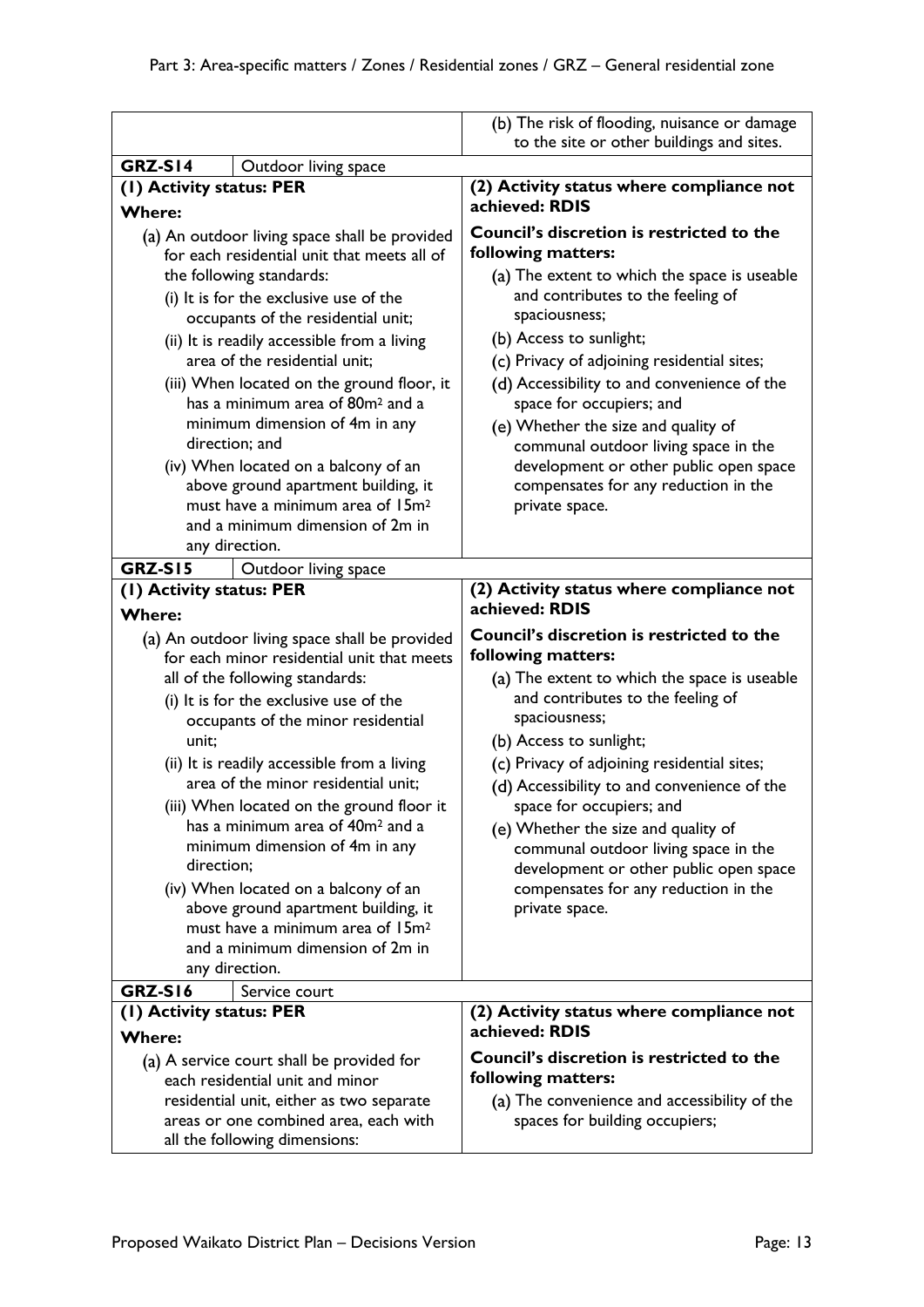| (i) Storage of waste and recycling bins -                                              |                                    | (b) The adequacy of the space to meet the                  |
|----------------------------------------------------------------------------------------|------------------------------------|------------------------------------------------------------|
| minimum area of 3m <sup>2</sup> and minimum                                            |                                    | expected requirements of building                          |
| dimension of 1.5m; and                                                                 |                                    | occupiers; and                                             |
| (ii) Washing line – minimum area of $5m^2$                                             |                                    | (c) Adverse effects on the location of the                 |
| and minimum dimension of 2m.                                                           |                                    | space on visual amenity from the street                    |
|                                                                                        |                                    | or adjoining sites.                                        |
| <b>GRZ-S17</b>                                                                         | Building setbacks - all boundaries |                                                            |
| (1) Activity status: PER                                                               |                                    | (2) Activity status where compliance not                   |
| <b>Where:</b>                                                                          |                                    | achieved: RDIS                                             |
| (a) The finished external walls (excluding                                             |                                    | <b>Council's discretion is restricted to the</b>           |
| eaves) of a building shall be set back a                                               |                                    | following matters:                                         |
| minimum of:                                                                            |                                    | (a) Road network safety and efficiency;                    |
| (i) 3m from the road boundary;                                                         |                                    | (b) Reverse sensitivity effects;                           |
| (ii) 13m from the edge of an indicative                                                |                                    | (c) Adverse effects on amenity;                            |
| road (as demonstrated on a structure                                                   |                                    | (d) Streetscape;                                           |
| plan or planning maps);                                                                |                                    | (e) Potential to mitigate adverse effects;                 |
| (iii) 1.5m from every boundary other                                                   |                                    | (f) Daylight admission to adjoining                        |
| than a road boundary; and                                                              |                                    | properties; and                                            |
| (iv) 1.5m from every vehicle access to                                                 |                                    | (g) Effects on privacy at adjoining sites.                 |
| another site.                                                                          |                                    |                                                            |
| (b) GRZ-S17(1)(a) does not apply to a                                                  |                                    |                                                            |
| structure which is not a building.                                                     |                                    |                                                            |
| <b>GRZ-S18</b><br>(1) Activity status: PER                                             | Building setbacks - all boundaries | (2) Activity status where compliance not                   |
| <b>Where:</b>                                                                          |                                    | achieved: RDIS                                             |
|                                                                                        |                                    |                                                            |
|                                                                                        |                                    |                                                            |
| (a) The finished external walls (excluding                                             |                                    | Council's discretion is restricted to the                  |
| eaves) of a non-habitable building can be                                              |                                    | following matters:                                         |
| set back less than 1.5m from a boundary,<br>where:                                     |                                    | (a) Road network safety and efficiency;                    |
| (i) The total length of all buildings within                                           |                                    | (b) Reverse sensitivity effects;                           |
| 1.5m of the boundary does not                                                          |                                    | (c) Adverse effects on amenity;                            |
| exceed 6m; and                                                                         |                                    | (d) Streetscape;                                           |
| (ii) The building does not have any                                                    |                                    | (e) Potential to mitigate adverse effects;                 |
| windows or doors on the side of the                                                    |                                    | (f) Daylight admission to adjoining                        |
| building facing the boundary.                                                          |                                    | properties; and                                            |
|                                                                                        |                                    | (g) Effects on privacy at adjoining sites.                 |
| GRZ-SI9                                                                                | Building setbacks - all boundaries |                                                            |
| (1) Activity status: PER                                                               |                                    | (2) Activity status where compliance not<br>achieved: RDIS |
| <b>Where:</b>                                                                          |                                    | <b>Council's discretion is restricted to the</b>           |
| (a) A garage shall be set back behind the                                              |                                    | following matters:                                         |
| front façade of the residential unit where<br>the residential unit and garage are on a |                                    | (a) Road network safety and efficiency;                    |
| site that has frontage to a road.                                                      |                                    | (b) Reverse sensitivity effects;                           |
|                                                                                        |                                    | (c) Adverse effects on amenity;                            |
|                                                                                        |                                    |                                                            |
|                                                                                        |                                    | (d) Streetscape;                                           |
|                                                                                        |                                    | (e) Potential to mitigate adverse effects;                 |
|                                                                                        |                                    | (f) Daylight admission to adjoining<br>properties; and     |
|                                                                                        |                                    | (g) Effects on privacy at adjoining sites.                 |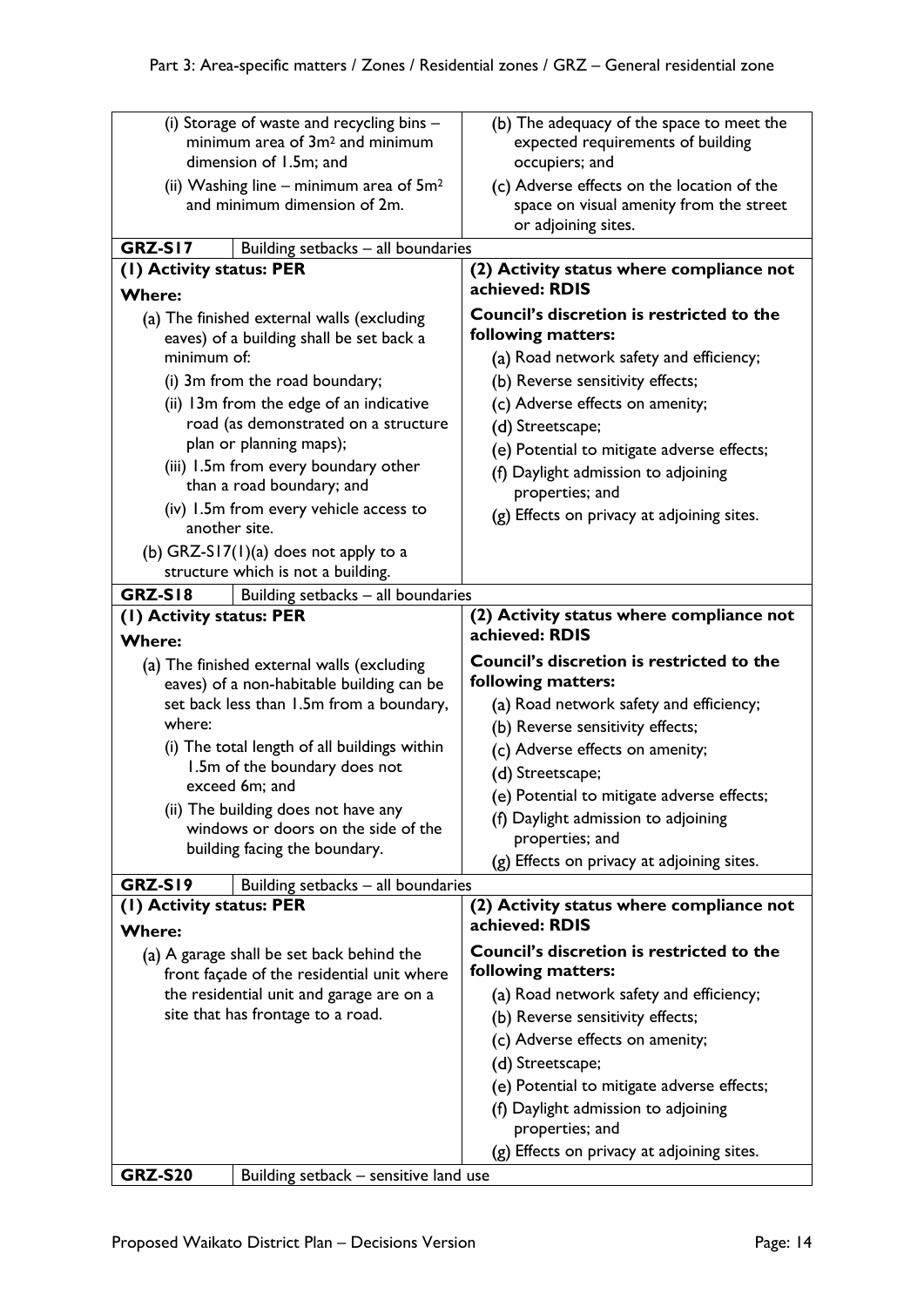| (I) Activity status: PER                  |                                                                                                                                                                                                                                                                                                                                                                                                                                                                                                                                                                                  | (2) Activity status where compliance not                                                                                                                                                                                                                                                                                                          |
|-------------------------------------------|----------------------------------------------------------------------------------------------------------------------------------------------------------------------------------------------------------------------------------------------------------------------------------------------------------------------------------------------------------------------------------------------------------------------------------------------------------------------------------------------------------------------------------------------------------------------------------|---------------------------------------------------------------------------------------------------------------------------------------------------------------------------------------------------------------------------------------------------------------------------------------------------------------------------------------------------|
| <b>Where:</b>                             |                                                                                                                                                                                                                                                                                                                                                                                                                                                                                                                                                                                  | achieved: RDIS                                                                                                                                                                                                                                                                                                                                    |
| another site;                             | (a) Any new building or alteration to an<br>existing building for a sensitive land use<br>shall be set back a minimum of:<br>(i) 5m from the designated boundary of<br>the railway corridor;<br>(ii) 15m from the boundary of a national<br>route or regional arterial;<br>(iii) 25m from the designated boundary of<br>the Waikato Expressway;<br>(iv) 300m from the edge of oxidation<br>ponds that are part of a municipal<br>wastewater treatment facility on<br>(v) 30m from a municipal wastewater<br>treatment facility where the<br>treatment process is fully enclosed; | <b>Council's discretion is restricted to the</b><br>following matters:<br>(a) Road network safety and efficiency;<br>(b) On-site amenity values;<br>(c) Odour, dust and noise levels received at<br>the notional boundary of the building;<br>(d) Mitigation measures; and<br>(e) Potential for reverse sensitivity effects.                      |
| and<br><b>GRZ-S21</b>                     | (vi) 300m from the boundary of the<br>Alstra Poulty intensive farming<br>activities located on River Road and<br>Great South Road, Ngaaruawaahia.<br>control in Tuakau                                                                                                                                                                                                                                                                                                                                                                                                           | Building setback - sensitive land use located outside the Amenity Setback specific                                                                                                                                                                                                                                                                |
| (I) Activity status: PER                  |                                                                                                                                                                                                                                                                                                                                                                                                                                                                                                                                                                                  | (2) Activity status where compliance not                                                                                                                                                                                                                                                                                                          |
|                                           |                                                                                                                                                                                                                                                                                                                                                                                                                                                                                                                                                                                  |                                                                                                                                                                                                                                                                                                                                                   |
|                                           |                                                                                                                                                                                                                                                                                                                                                                                                                                                                                                                                                                                  | achieved: RDIS                                                                                                                                                                                                                                                                                                                                    |
| <b>Where:</b><br>planning maps.           | (a) Any new building or alteration to an<br>existing building for a sensitive land use<br>shall be located outside the Amenity<br>Setback specific control identified on the                                                                                                                                                                                                                                                                                                                                                                                                     | <b>Council's discretion is restricted to the</b><br>following matters:<br>(a) On-site amenity values;<br>(b) Odour, dust and noise levels received at<br>the notional boundary of the building;<br>(c) Timing and duration of noise received at<br>the notional boundary of the building;<br>and<br>(d) Potential for reverse sensitivity effects |
| <b>PREC4-S2</b>                           |                                                                                                                                                                                                                                                                                                                                                                                                                                                                                                                                                                                  | Building setback - sensitive land use within PREC4 - Havelock precinct                                                                                                                                                                                                                                                                            |
| (3) Activity status: PER<br><b>Where:</b> | (a) Any new building or alteration to an<br>existing building for a sensitive land use                                                                                                                                                                                                                                                                                                                                                                                                                                                                                           | (4) Activity status where compliance not<br>achieved: NC                                                                                                                                                                                                                                                                                          |
|                                           | within the PREC4 - Havelock precinct<br>that is located outside the Pokeno                                                                                                                                                                                                                                                                                                                                                                                                                                                                                                       |                                                                                                                                                                                                                                                                                                                                                   |
|                                           | Industry Buffer identified on the planning                                                                                                                                                                                                                                                                                                                                                                                                                                                                                                                                       |                                                                                                                                                                                                                                                                                                                                                   |
| maps.                                     |                                                                                                                                                                                                                                                                                                                                                                                                                                                                                                                                                                                  |                                                                                                                                                                                                                                                                                                                                                   |
| <b>GRZ-S22</b>                            | Building setback - water bodies                                                                                                                                                                                                                                                                                                                                                                                                                                                                                                                                                  |                                                                                                                                                                                                                                                                                                                                                   |
| (1) Activity status: PER<br><b>Where:</b> |                                                                                                                                                                                                                                                                                                                                                                                                                                                                                                                                                                                  | (2) Activity status where compliance not<br>achieved: RDIS                                                                                                                                                                                                                                                                                        |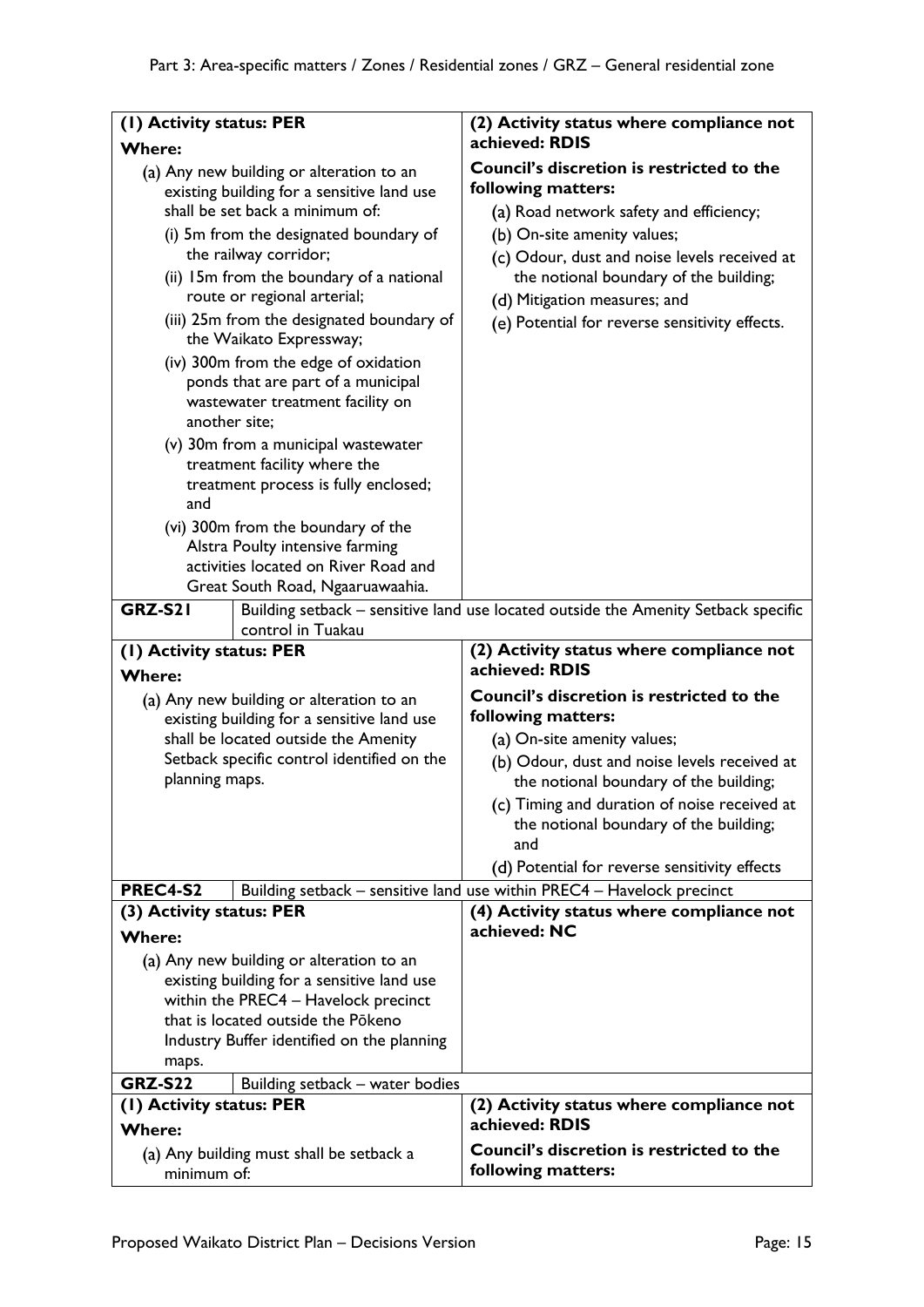| (i) 23m from the margin of any;                     |                                                                                  | (a) Effects on the landscape, ecological,                           |
|-----------------------------------------------------|----------------------------------------------------------------------------------|---------------------------------------------------------------------|
|                                                     | $(1)$ lake; and                                                                  | cultural and recreational values of the                             |
| (2) wetland;                                        |                                                                                  | adjacent water body;                                                |
| (ii) 23m from the bank of any river                 |                                                                                  | (b) Adequacy of erosion and sediment                                |
| (other than the Waikato and Waipa                   |                                                                                  | control measures;                                                   |
| Rivers);                                            |                                                                                  | (c) The functional or operational need for                          |
| (iii) 28m from the margin of both the               |                                                                                  | the building to be located close to the                             |
| Waikato River and the Waipa River;                  |                                                                                  | waterbody;                                                          |
| and                                                 |                                                                                  | (d) Effects on public access to the                                 |
| (iv) 23m from mean high water springs.              |                                                                                  | waterbody;                                                          |
| (v) 10m from any artificial wetland.                |                                                                                  | (e) Effects on the amenity of the locality; and                     |
| (b) A public amenity of up to 25m <sup>2</sup> or a |                                                                                  | (f) Effects on natural character values.                            |
|                                                     | pump shed (public or private), within any                                        |                                                                     |
|                                                     | building setback identified in GRZ-                                              |                                                                     |
| $S22(1)(a)$ .                                       |                                                                                  |                                                                     |
| <b>GRZ-S23</b>                                      | Building setback - Environmental Protection Area                                 |                                                                     |
| (1) Activity status: PER                            |                                                                                  | (2) Activity status where compliance not<br>achieved: DIS           |
| <b>Where:</b>                                       |                                                                                  |                                                                     |
|                                                     | (a) A building shall be set back a minimum of                                    |                                                                     |
|                                                     | 3m from an Environmental Protection                                              |                                                                     |
| Area.                                               |                                                                                  |                                                                     |
| <b>GRZ-S24</b>                                      |                                                                                  | Building - Horotiu Acoustic Area (identified on the planning maps)  |
| (I) Activity status: PER                            |                                                                                  | (2) Activity status where compliance not<br>achieved: RDIS          |
| <b>Where:</b>                                       |                                                                                  |                                                                     |
|                                                     |                                                                                  |                                                                     |
|                                                     | (a) Construction, addition to or alteration of                                   | <b>Council's discretion is restricted to the</b>                    |
|                                                     | a building for a noise sensitive activity                                        | following matters:                                                  |
|                                                     | within the Horotiu Acoustic Area shall                                           | (a) On-site amenity values;                                         |
|                                                     | be designed and constructed to achieve                                           | (b) Noise levels received at the notional                           |
|                                                     | the internal design sound level specified                                        | boundary of the building;                                           |
|                                                     | in APPI - Acoustic insulation, Table 22 -                                        | (c) Timing and duration of noise received at                        |
|                                                     | Internal design sound levels                                                     | the notional boundary of the building;                              |
|                                                     |                                                                                  | and                                                                 |
|                                                     |                                                                                  | (d) Potential for reverse sensitivity effects.                      |
| <b>PREC4-S3</b>                                     |                                                                                  | Building design - sensitive land use with PREC4 - Havelock precinct |
| (3) Activity status: PER                            |                                                                                  | (4) Activity status where compliance not                            |
| <b>Where:</b>                                       |                                                                                  | achieved: DIS                                                       |
|                                                     | (a) Any new building or alteration to an                                         |                                                                     |
|                                                     | existing building for a sensitive land use                                       |                                                                     |
|                                                     | located outside the Pōkeno Industry                                              |                                                                     |
|                                                     | Buffer but within the 40 dB $L_{Aeq}$ noise                                      |                                                                     |
|                                                     | contour shown on the planning maps that                                          |                                                                     |
|                                                     | is designed and constructed so that                                              |                                                                     |
|                                                     | internal noise levels do not exceed 25 dB                                        |                                                                     |
|                                                     | $L_{Aeq}$ in all habitable rooms.                                                |                                                                     |
|                                                     | (b) Provided that if compliance with clause                                      |                                                                     |
|                                                     | (a) above requires all external doors of                                         |                                                                     |
|                                                     | the building and all windows of these<br>rooms to be closed, the building design |                                                                     |